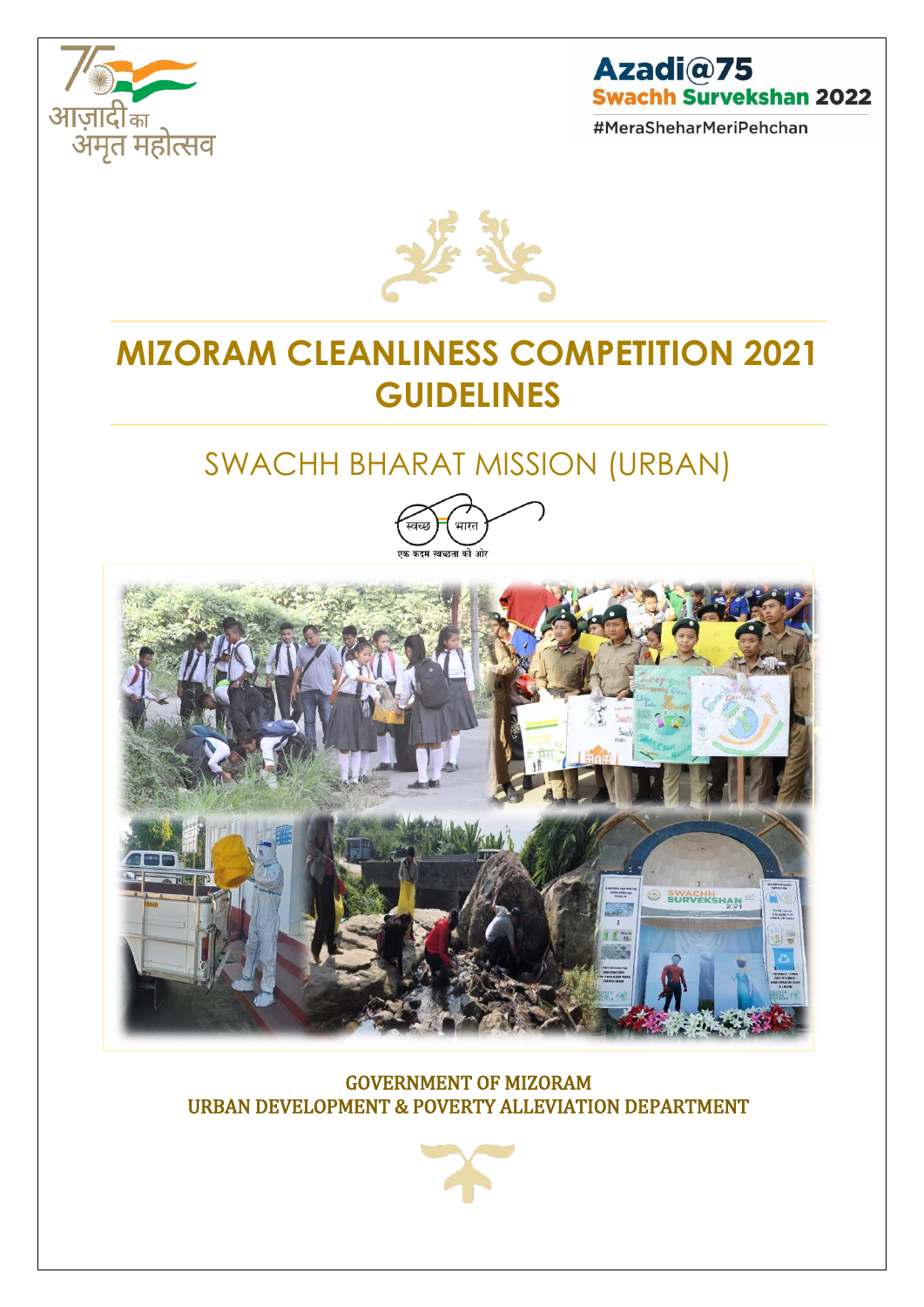| <b>TABLE OF CONTENTS</b> |                                                                                   |                 |  |  |
|--------------------------|-----------------------------------------------------------------------------------|-----------------|--|--|
| SI. No                   | <b>TITLE</b>                                                                      | <b>PAGE No.</b> |  |  |
|                          | Introduction & Category Wise Distribution                                         | $\overline{2}$  |  |  |
| $\overline{2}$           | Tentative Schedule                                                                | 3               |  |  |
| 3                        | Parameters for District Headquarters &<br>Other Urban Towns                       | 3               |  |  |
| 4                        | <b>Parameters for Aizawl City</b>                                                 | 3               |  |  |
| 5                        | Prizes and Awards                                                                 | $\overline{4}$  |  |  |
| 6                        | Panel of Experts                                                                  | 4               |  |  |
| 7                        | Competition Assessment framework for<br>District Headquarters & Other Urban Towns | $5 - 10$        |  |  |
| 8                        | Competition Assessment framework for<br><b>Aizawl City</b>                        | 11 - 16         |  |  |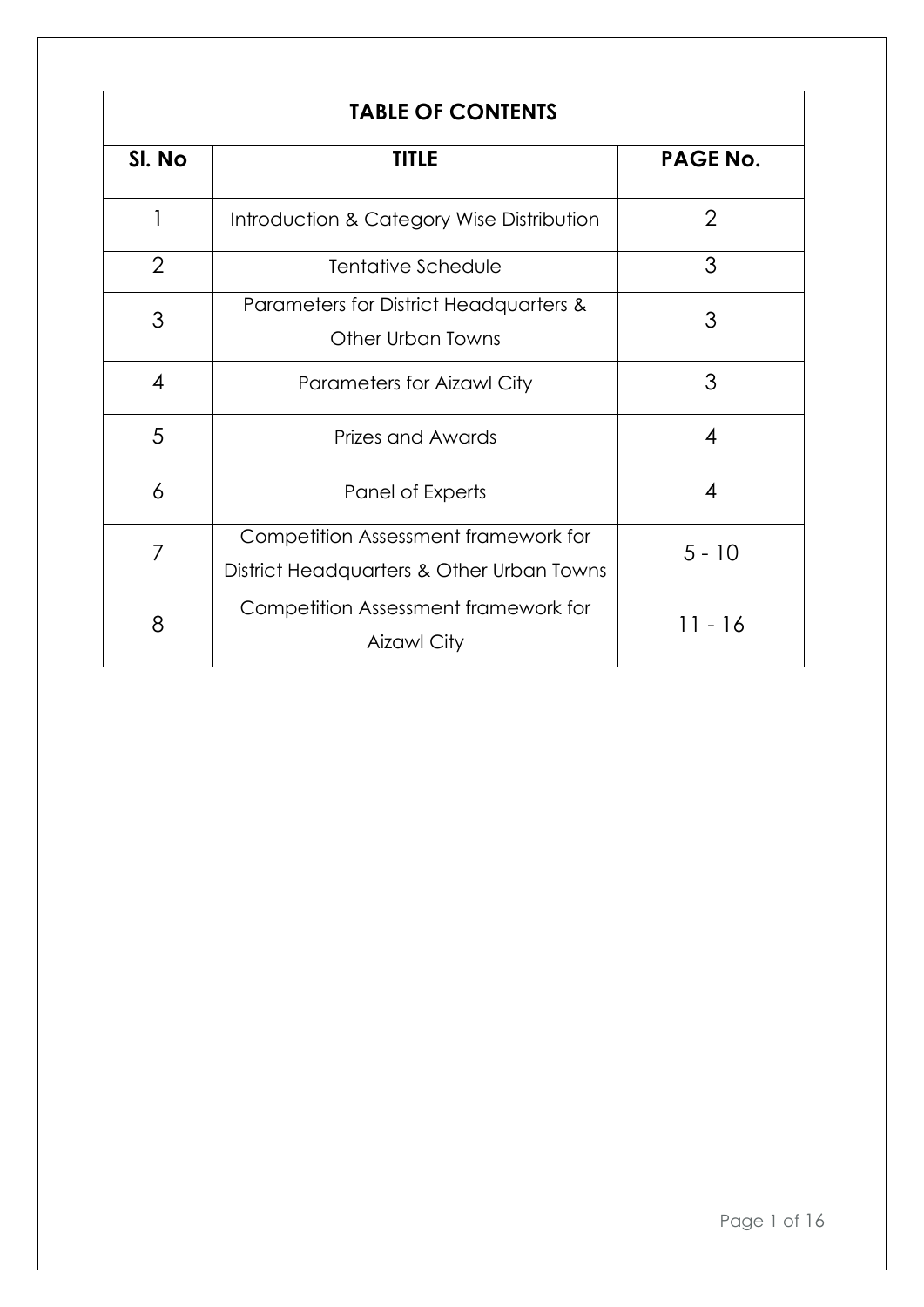### **MIZORAM KHAWPUI FAI INTIHSIAKNA 2021**

Mizoram Khawpui Fai Intihsiakna (Mizoram Cleanliness Competition-MCC21) UD&PA Department-in kum 2017 atanga a buatsaih thin chu kumin hian neih leh tura ruahmanna siam a ni a. He Intihsiakna kaihhruaina bu hi Ministry of Housing & Urban Affairs in kum 2016 atanga a kalpui tawh, ram pum huap fai endikna Swachh Survekshan 2022 atana Toolkit a buatsaih zulzuia siam a ni.

Kumin Mizoram Khawpui Fai Intihsiakna hi a hnuaia mi ang hian Category 3-ah then a ni :-

| <b>CATEGORY-I</b> |                          | <b>CATEGORY-II</b> |                              | <b>CATEGORY-III</b> |                   |                  |                          |                   |  |
|-------------------|--------------------------|--------------------|------------------------------|---------------------|-------------------|------------------|--------------------------|-------------------|--|
|                   | <b>AIZAWL CITY</b>       |                    | <b>DISTRICT HEADQUARTERS</b> |                     |                   |                  | <b>OTHER URBAN TOWNS</b> |                   |  |
| SI. No            | <b>WARD</b>              | Population         | SI. No.                      | <b>DISTRICT</b>     | <b>Population</b> | SI. No.          | <b>TOWNS</b>             | <b>Population</b> |  |
|                   |                          | 20459              | $\mathbf{1}$                 | Lunglei             | 57011             |                  | Vairengte                | 10554             |  |
| $\overline{2}$    | $\overline{2}$           | 24528              | $\overline{2}$               | Champhai            | 32734             | $\overline{2}$   | Lengpui                  | 7884              |  |
| 3                 | 3                        | 17291              | 3                            | Siaha               | 25110             | 3                | N. Kawnpui               | 7732              |  |
| $\overline{4}$    | $\overline{\mathcal{A}}$ | 18021              | $\overline{4}$               | Kolasib             | 24272             | $\overline{4}$   | Thenzawl                 | 7259              |  |
| 5                 | 5                        | 14538              | 5                            | Serchhip            | 21158             | 5                | Sairang                  | 5950              |  |
| $\boldsymbol{6}$  | $\boldsymbol{6}$         | 14091              | $\boldsymbol{6}$             | Lawngtlai           | 20830             | $\boldsymbol{6}$ | Tlabung                  | 4554              |  |
| $\overline{7}$    | $\overline{7}$           | 25813              | $\overline{7}$               | Mamit               | 11617             | $\overline{7}$   | West                     | 4377              |  |
|                   |                          |                    | 8                            | Saitual             | 11619             |                  | Phaileng                 |                   |  |
| 8                 | 8                        | 10560              | 9                            | Khawzawl            | 11022             | 8                | <b>Bairabi</b>           | 4320              |  |
| 9                 | 9                        | 16697              | 10                           | <b>Hnahthial</b>    | 7187              | 9                | Ngopa                    | 4155              |  |
| 10                | 10                       | 14732              |                              | <b>TOTAL</b>        | 222560            | 10               | 3769<br>Darlawn          |                   |  |
| 11                | 11                       | 17911              |                              |                     |                   | 11               | Zawlnuam                 | 3733              |  |
| 12                | 12                       | 18473              |                              |                     |                   | 12               | N. Vanlaiphai            | 3602              |  |
| 13                | 13                       | 12668              |                              |                     |                   | 13               | Kawrthah                 | 2812              |  |
| 14                | 4                        | 19191              |                              |                     |                   | 14               | Farkawn                  | 2700              |  |
| 15                | 15                       | 14337              |                              |                     |                   | 15               | Khawhai                  | 2496              |  |
| 16                | 16                       | 16511              |                              |                     |                   | 16               | <b>Biate</b>             | 2277              |  |
| 17                | 17                       | 16135              |                              |                     |                   | 17               | Phullen                  | 1911              |  |
| 18                | 18                       | 26043              | <b>TOTAL</b>                 |                     | 80085             |                  |                          |                   |  |
| 19                | 19                       | 16028              |                              |                     |                   |                  |                          |                   |  |
|                   | <b>TOTAL</b>             | 334027             |                              |                     |                   |                  |                          |                   |  |
|                   |                          |                    |                              |                     |                   |                  |                          |                   |  |

## **1. CATEGORY-WISE DISTRIBUTION**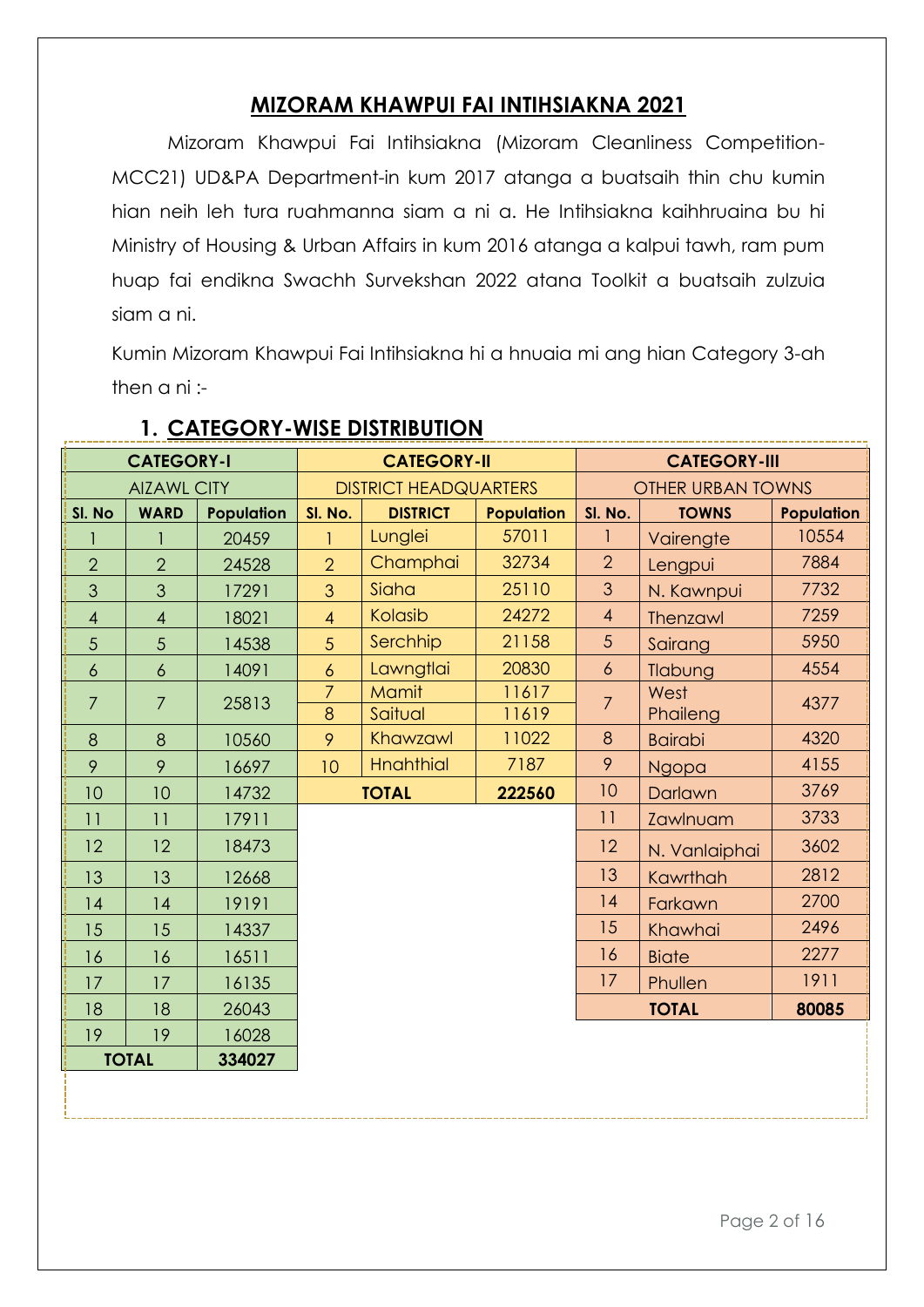## **2. SCHEDULE**

| SI. No | <b>ACTIVITIES</b>                                                              | <b>TIMELINE</b>         |
|--------|--------------------------------------------------------------------------------|-------------------------|
|        | Launch of Mizoram Cleanliness Competition 2021   2 <sup>nd</sup> October, 2021 |                         |
|        | Preparation Stage                                                              | October-November 2021   |
|        | Field Inspection                                                               | November-December, 2021 |
|        | Result Announcement & Award Presentation                                       | 26th January, 2022      |

# **3. PARAMETERS FOR DISTRICT HEADQUARTERS & URBAN TOWNS**

| SI. No         | <b>PARAMETERS</b>                                                                              | <b>MARKS</b> |
|----------------|------------------------------------------------------------------------------------------------|--------------|
|                | Open Defecation Free Plus (ODF+)                                                               | 5            |
| $\overline{2}$ | Garbage Free City Rating                                                                       | 5            |
| 3              | Solid Waste Management (SWM)                                                                   | 15           |
| 4              | Information, Education & Communication (IEC)                                                   | 10           |
| 5              | Community Participation                                                                        | 15           |
| 6              | <b>Engagement of Citizens</b>                                                                  | 25           |
| 7              | Cleaning of Drains/ Rivers/Streams/ Water Bodies &<br>Activities on environmental conservation | 10           |
| 8              | Public Feedback                                                                                | 10           |
| 9              | Urban Aesthetics & Beautification                                                              | 10           |
| 10             | <b>Innovation &amp; Best Practices</b>                                                         | 10           |
| 11             | Activity on City Profile/MIS/SS-22/Swachh Manchh                                               | 10           |
| 12             | Response action to Covid-19                                                                    | 10           |
| 13             | Activity on AKAM and Cleanliness Week 2021                                                     | 15           |
|                | TOTAL                                                                                          | 150 Marks    |

## **4. PARAMETERS FOR AIZAWL CITY (WARD-WISE)**

| SI. No         | <b>PARAMETERS</b>                                                                            | <b>MARKS</b> |
|----------------|----------------------------------------------------------------------------------------------|--------------|
|                | Maintenance of Public Toilet & Urinals                                                       | 5            |
| $\overline{2}$ | Faecal Sludge Management                                                                     | 5            |
| 3              | Solid Waste Management (SWM)                                                                 | 15           |
| 4              | Information, Education & Communication (IEC)                                                 | 10           |
| 5              | Community Participation                                                                      | 15           |
| 6              | <b>Engagement of Citizens</b>                                                                | 15           |
| 7              | Cleaning of Drains/Rivers/Streams/Water Bodies &<br>Activities on environmental conservation | 10           |
| 8              | Public Feedback                                                                              | 10           |
| 9              | Urban Aesthetics & Beautification                                                            | 10           |
| 10             | Innovation & Best Practices                                                                  | 10           |
| 11             | Initiatives on 3R Principles (Reduce, Reuse, Recycle)                                        | 10           |
| 12             | <b>Ban on Single Use Plastics</b>                                                            | 25           |
| 13             | Response action to Covid-19                                                                  | 10           |
| 14             | <b>Open Defecation Free</b>                                                                  | 5            |
| 15             | Garbage free city star rating                                                                | 5            |
| 16             | Activities on Akam & Cleanliness Week 2021                                                   | 10           |
|                | TOTAL                                                                                        | 170 Marks    |

Page 3 of 16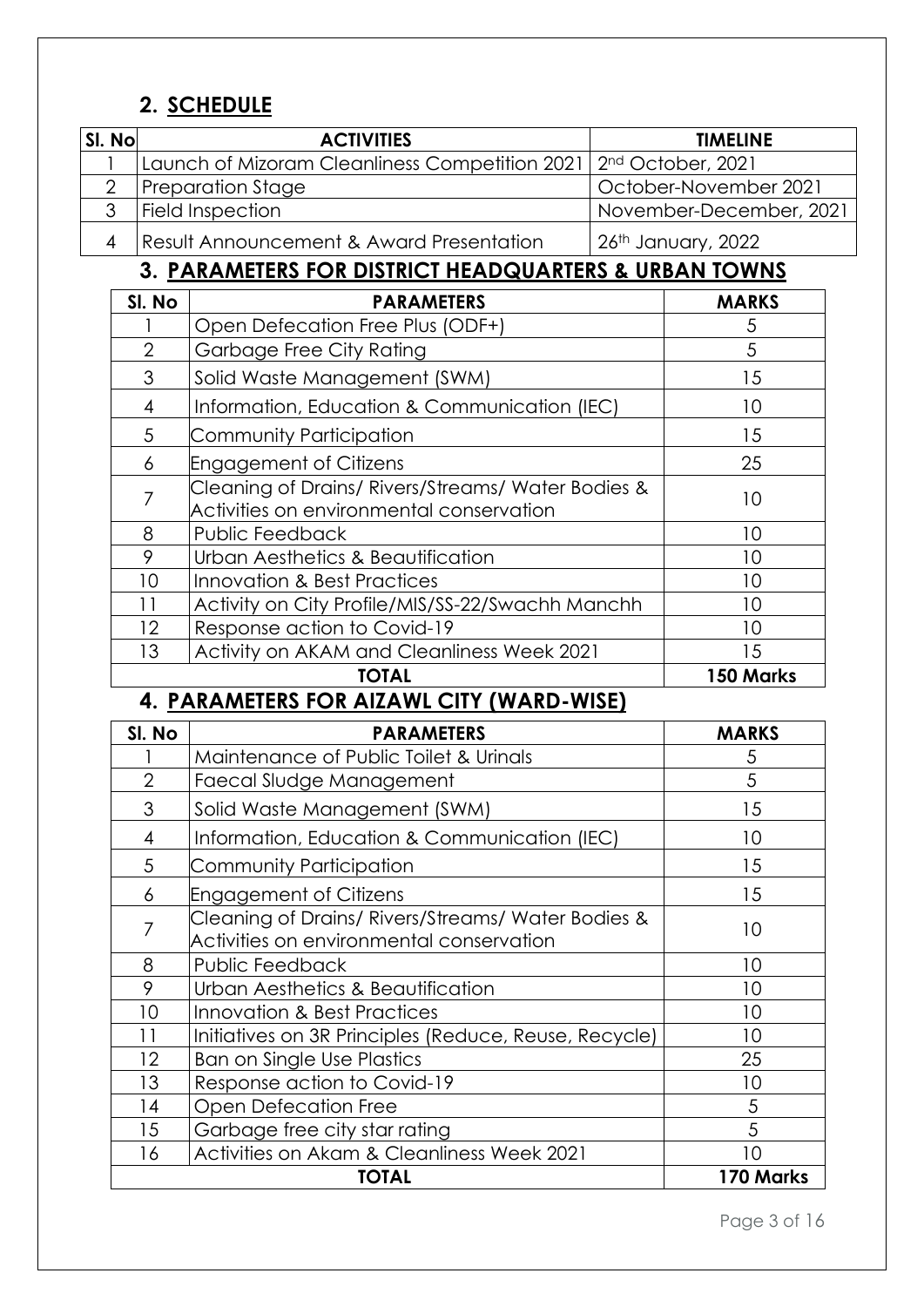### **5. PRIZES & AWARDS**

| SI. No                                  | <b>AWARDS</b>                                     | <b>PRIZES</b>                             |  |  |
|-----------------------------------------|---------------------------------------------------|-------------------------------------------|--|--|
| <b>CATEGORY-I (Aizawl City)</b>         |                                                   |                                           |  |  |
|                                         | <b>Cleanest Ward in Aizawl City</b>               | Rs. 2,22,222 with memento & certificate   |  |  |
| $\overline{2}$                          | 2 <sup>nd</sup> Prize                             | Rs. 1, 11, 111 with memento & certificate |  |  |
| 3                                       | 3rd Prize                                         | Rs. 77,777 with memento & certificate     |  |  |
|                                         | <b>CATEGORY-II (District Headquarters)</b>        |                                           |  |  |
|                                         | <b>Cleanest District Headquarters</b>             | Rs. 2,22,222 with memento & certificate   |  |  |
| $\overline{2}$                          | 2 <sup>nd</sup> Prize                             | Rs. 1,11,111 with memento & certificate   |  |  |
| 3                                       | 3rd Prize                                         | Rs. 77,777 with memento & certificate     |  |  |
| <b>CATEGORY-III (Other Urban Towns)</b> |                                                   |                                           |  |  |
|                                         | <b>Cleanest Urban Town</b>                        | Rs. 2,22,222 with memento & certificate   |  |  |
| $\overline{2}$                          | 2 <sup>nd</sup> Prize                             | Rs. 1, 11, 111 with memento & certificate |  |  |
| 3                                       | 3rd Prize                                         | Rs. 77,777 with memento & certificate     |  |  |
|                                         | <b>SPECIAL AWARDS</b>                             |                                           |  |  |
|                                         | <b>Best performing Local Council of AMC</b>       |                                           |  |  |
| $\mathbf{1}$                            | 1 <sup>st</sup> Prize                             | Rs. 55,555 with memento & certificate     |  |  |
| $\overline{2}$                          | 2 <sup>nd</sup> Prize                             | Rs. 33,333 with memento & certificate     |  |  |
| 3                                       | 3rd Prize                                         | Rs. 11, 111 with memento & certificate    |  |  |
|                                         | Best performing Village Council of 27 Urban Towns |                                           |  |  |
| 1                                       | 1 <sup>st</sup> Prize                             | Rs. 55,555 with memento & certificate     |  |  |
| $\overline{2}$                          | 2 <sup>nd</sup> Prize                             | Rs. 33,333 with memento & certificate     |  |  |
| 3                                       | 3rd Prize                                         | Rs. 11, 111 with memento & certificate    |  |  |

## **6. PANEL OF EXPERTS**

- 1) Mizoram Cleanliness Competition 2021 endik tur Panel of Experts chu Director, UD&PA / Chairman kaihhruaina hnuaiah I&PR, MJA, MPCB, CYMA, MZU etc. atangin ruat an ni ang a. Category tin tan Expert Team hrang theuh siam a ni ang.
- 2) Expert team te hian November,2021 thla tawp atanga December,2021 thla tir chhungin Mizoram Khawpui 28-ah Field Inspection an nei dawn a ni.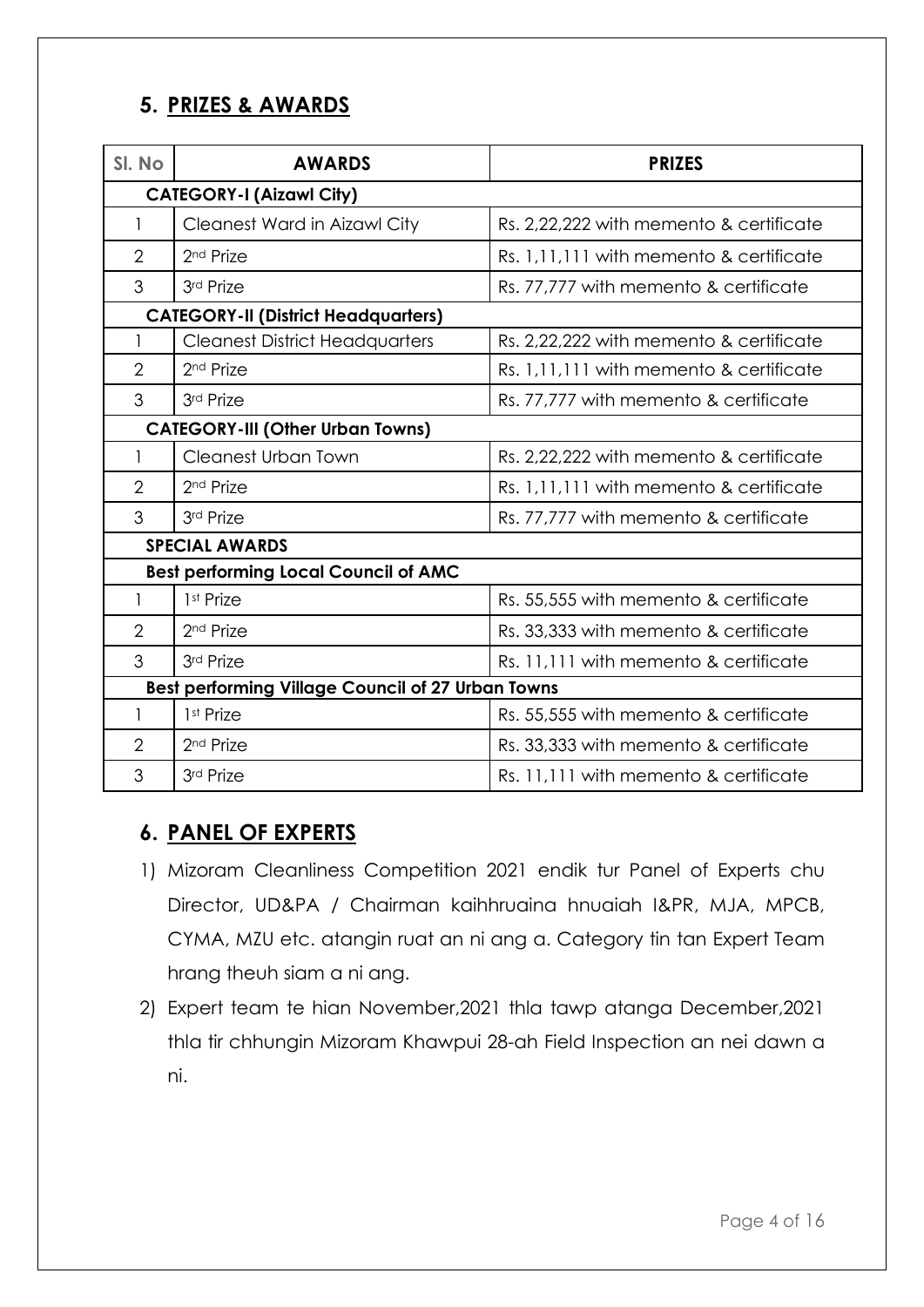# **7. MIZORAM CLEANLINESS COMPETITION 2021- ASSESSMENT FRAMEWORK**

|                                                                                     | <b>MARKS</b>          | <b>CURRENT</b>                 |
|-------------------------------------------------------------------------------------|-----------------------|--------------------------------|
| <b>PARAMETERS</b>                                                                   | (Total<br>$Mark=150$  | <b>STATUS/</b><br><b>MARKS</b> |
| 1. OPEN DEFECATION FREE/TOILETS Total = 5 marks                                     |                       |                                |
| Town ODF+ Declared and Certified                                                    | 5                     |                                |
| Town ODF Declared, and Certified                                                    | 3                     |                                |
| Town ODF Declared, awaiting re-certification                                        |                       |                                |
| No action taken                                                                     | $\theta$              |                                |
| 2. GARBAGE FREE CITY STAR RATING                                                    | Total= 5 marks        |                                |
| Town with GFC 2 star declared & certified                                           | 5                     |                                |
| Town with GFC 1 star declared & certified                                           | 3                     |                                |
| Town applied for star rating as per eligibility on SBM<br>(U) Portal                | 1                     |                                |
| No action taken                                                                     | $\Omega$              |                                |
| <b>3. SOLID WASTE MANAGEMENT</b><br>$Total =$                                       | 15 marks              |                                |
| i). All wards/localities, are covered by door to door/solid waste collection system |                       |                                |
| 100% of wards/localities                                                            | 2.5                   |                                |
| 70%-99% of wards/localities                                                         | 1.5                   |                                |
| 40% to 69% of wards/localities                                                      | 0.5                   |                                |
| Below 40%                                                                           | $\overline{0}$        |                                |
| ii) Segregation of Dry, Wet & Hazardous waste                                       |                       |                                |
| 100% of wards/localities                                                            | 2.5                   |                                |
| 70%-99% of wards/localities                                                         | 1.5                   |                                |
| 40% to 69% of wards/localities<br>Below 40%                                         | 0.5<br>$\overline{0}$ |                                |
|                                                                                     |                       |                                |
| iii) Whether sweeping undertaken twice a day in all commercial/public areas         |                       |                                |
| Sweeping in >80% of Commercial/Public Areas                                         | 2.5                   |                                |
| Sweeping in 50-79% of Commercial/Public Areas                                       | 1.5                   |                                |
| Sweeping in 30-49% of Commercial/Public Areas                                       | 0.5                   |                                |
| Sweeping in <25% of Commercial/Public Areas                                         | $\boldsymbol{0}$      |                                |
| iv) Availability of litter bins at appropriate places in commercial/public areas    |                       |                                |
| 100% of coverage of commercial/ public areas                                        | 2.5                   |                                |
| with litter bins                                                                    |                       |                                |
| 50-99% coverage of commercial/public areas                                          | 1.5                   |                                |
| with litter bins                                                                    |                       |                                |
| 10-49% coverage of commercial areas with litter bins                                | 0.5                   |                                |
| (on both sides if located on a road)                                                |                       |                                |
| Less than 10% coverage of commercial/public                                         | $\theta$              |                                |
| areas with litter bins                                                              |                       |                                |
| v) Disposal of Waste?                                                               |                       |                                |
| Scientific treatment of waste (compost plant,<br>landfill etc.) available           | 2.5                   |                                |
| Proper dumping ground available                                                     | 1.5                   |                                |
|                                                                                     |                       |                                |

# **FOR DISTRICT HEADQUARTERS & URBAN TOWNS**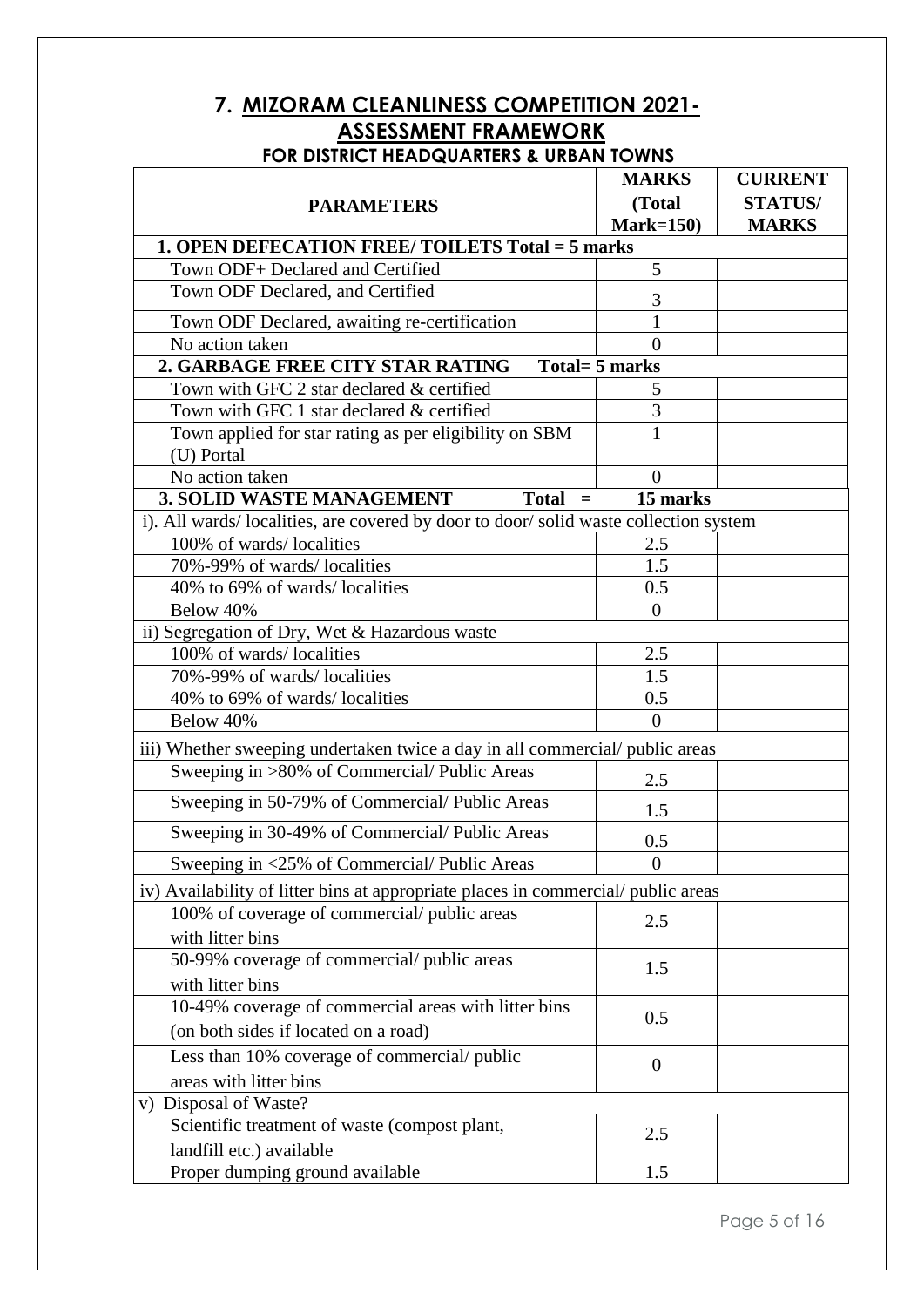| Agreement signed for construction of plant/<br>land identified     | 0.5              |  |
|--------------------------------------------------------------------|------------------|--|
| No Action taken yet                                                | $\left( \right)$ |  |
| vi) Percentage of wet waste processed in Vermi-Compost Plant (VCP) |                  |  |
| % of wet waste collected and processed in VCP (>80%)               | 2.5              |  |
| (Towns must provide logbook/document record during                 |                  |  |
| spot-verification)                                                 |                  |  |
| % of wet waste collected and processed in VCP                      | 1.5              |  |
| (between 50-80%)                                                   |                  |  |
| % of wet waste collected and processed in VCP (less                | 0.5              |  |
| than $50$ )                                                        |                  |  |
| No amount of waste processed in VCP                                |                  |  |

| 4. IEC AND BEHAVIOR CHANGE Total = 10 marks                                             |                |  |
|-----------------------------------------------------------------------------------------|----------------|--|
| i) Cleanliness related Wall Paintings/Writings                                          |                |  |
| Wall painting/ writing at 100% all localities/wards                                     | 5              |  |
| Wall painting/ writing at 70-99% of localities/                                         |                |  |
| wards                                                                                   | 3              |  |
| Wall painting/ writing at 30-69% of localities/                                         | 0.5            |  |
| wards                                                                                   |                |  |
| Wall painting below 30% of localities/ wards                                            | $\overline{0}$ |  |
| *Towns must avoid using plastic for IEC                                                 |                |  |
| ii) Capacity Building of Staff- Sanitation Inspector & Above                            |                |  |
| 100% of staff completed minimum 4 courses through                                       |                |  |
| e-learning platform of Swachh Bharat Mission (U)                                        | 3              |  |
| 80% of staff completed minimum 4 courses through                                        |                |  |
| e-learning platform of Swachh Bharat Mission (U)                                        | $\mathbf{1}$   |  |
| 60% of staff completed minimum 4 courses through                                        | 0.5            |  |
| e-learning platform of Swachh Bharat Mission (U)                                        |                |  |
| <i>*Towns to provide certificate</i>                                                    |                |  |
| iii) Promotion and awareness on on-site wet waste processing (home composting)          |                |  |
| Conducted more than 5 times between September -                                         |                |  |
| November 1 <sup>st</sup> week with proper media coverage                                | $\overline{2}$ |  |
| (Documentary proof shall be produced by the town/city)                                  |                |  |
| Conducted not more than 3 times between September-                                      | $\mathbf{1}$   |  |
| November 1 <sup>st</sup> week with proper media coverage                                |                |  |
| No awareness on on-site waste processing                                                | $\overline{0}$ |  |
| *Towns are advised to create WhatsApp Group with one active ULB staff for awareness and |                |  |
| support on on-site wet waste processing                                                 |                |  |
| 5. COMMUNITY PARTICIPATION<br>Total=15marks                                             |                |  |
| i) Sanitation Committee (Town/Locality Level)                                           |                |  |
| Sanitation Committee existing/constituted at Town Level                                 |                |  |
| and all localities level)                                                               | 5              |  |
| Sanitation Committee existing/constituted at Town Level                                 | 3              |  |
| and some locality level                                                                 |                |  |
| Sanitation Committee existing/constituted at locality                                   | $\mathbf{1}$   |  |

level only

Page 6 of 16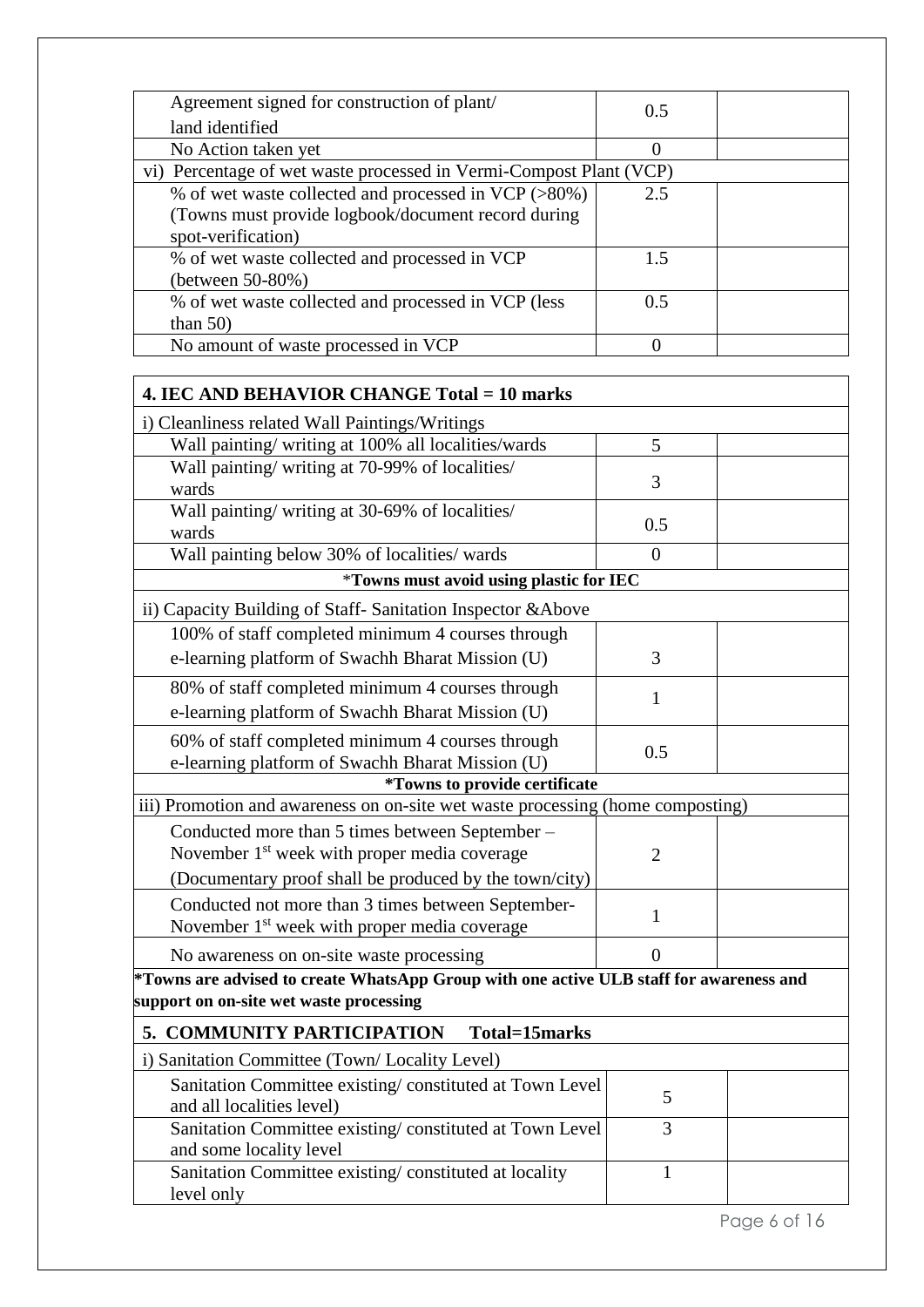| Sanitation Committee not existing/constituted                                                                               | $\overline{0}$ |  |
|-----------------------------------------------------------------------------------------------------------------------------|----------------|--|
| ii) Community voluntary work on cleanliness                                                                                 |                |  |
| Conducted community work (hnatlang) 3 times covering all                                                                    |                |  |
| localities in the town during Cleanliness Competition 2021                                                                  | 5              |  |
| Conducted community work (hnatlang) 2 times covering all                                                                    |                |  |
| localities in the town during cleanliness Competition 2021                                                                  | 3              |  |
| Conducted community work (hnatlang) 1 time covering all                                                                     |                |  |
| localities in the town during Cleanliness Competition 2021                                                                  |                |  |
|                                                                                                                             | 1              |  |
| Not conducted                                                                                                               | 0              |  |
| iii) Promotion of Mizoram Cleanliness Competition 2021 in hoardings/posters/commercial<br>vehicles                          |                |  |
| Promotion of Mizoram Khawpui Fai Intihsiakna at all                                                                         |                |  |
| localities within the town                                                                                                  | 5              |  |
| Promotion of Mizoram Khawpui Fai Intihsiakna at 80%                                                                         |                |  |
| of localities within the town                                                                                               | 3              |  |
| Promotion of Mizoram Khawpui Fai Intihsiakna at 60%                                                                         | $\overline{1}$ |  |
| of localities within the city/town                                                                                          |                |  |
| No promotion at all                                                                                                         | $\overline{0}$ |  |
| *Towns are advised to avoid using unrecyclable plastic for IEC campaign                                                     |                |  |
| <b>6. ENGAGEMENT OF CITIZENS Total= 25 marks</b>                                                                            |                |  |
| i) Whether Swachh Survekshan 2022 Competition is organized on the following? (10 marks)                                     |                |  |
| Radio Jingle<br>$\bullet$                                                                                                   |                |  |
| Short Movie making                                                                                                          |                |  |
| Poster/drawing                                                                                                              |                |  |
| Murals                                                                                                                      |                |  |
| <b>Street Play</b>                                                                                                          |                |  |
| Competition organized on all 5                                                                                              | 10             |  |
| Competition organized on any 4                                                                                              | 7              |  |
| Competition organized on any 3                                                                                              | 4              |  |
| *Results to be uploaded on SBM portal, SS-22 portal, Swachh Manchh and Town's FB Page by<br>15 <sup>th</sup> December, 2021 |                |  |
| ii) Whether Swachh Rankings is conducted on the following? (15 marks)                                                       |                |  |
| Hotels                                                                                                                      |                |  |
| Schools                                                                                                                     |                |  |
| Hospitals (Healthcare Facilities)                                                                                           |                |  |
| RWA/Mohallas/Localities                                                                                                     |                |  |
| <b>Government Offices</b>                                                                                                   |                |  |
| <b>Market Association</b>                                                                                                   |                |  |
| Swachh Rankings conducted on all 6                                                                                          | 15             |  |
| Swachh Rankings conducted on any 5                                                                                          | 10             |  |
| Swachh Rankings conducted on any 3                                                                                          | 5              |  |
| No Rankings conducted                                                                                                       | $\overline{0}$ |  |
| *List of top 3 winners to be uploaded on SBM portal, SS-22 portal, Swachh Manchh and                                        |                |  |
| Town's FB Page by 15th January, 2022                                                                                        |                |  |
|                                                                                                                             |                |  |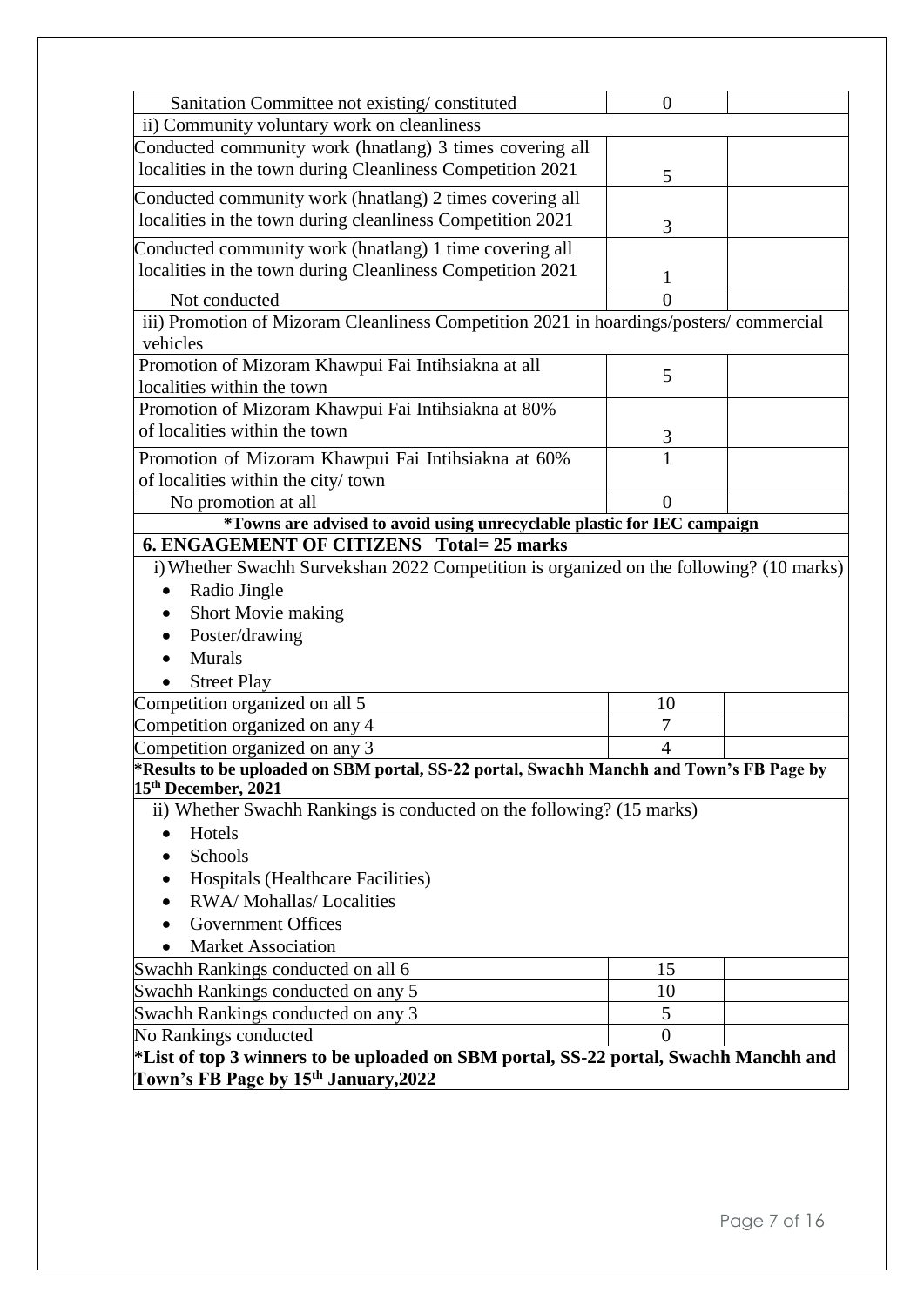#### **7. CLEANING OF DRAINS, RIVERS /STREAMS/ WATER BODIES Total=10 marks**

| i) Cleaning of Drains                                             |                  |  |
|-------------------------------------------------------------------|------------------|--|
| Regular Cleaning of Drains at all localities within the Town      | 2.5              |  |
| Regular Cleaning of Drains at 70% to 99% of localities within     | 1.5              |  |
| the town                                                          |                  |  |
| Regular Cleaning of Drains at 20% to 69% of localities within     | 0.5              |  |
| the town                                                          |                  |  |
| No cleaning of drains                                             | $\boldsymbol{0}$ |  |
| $\mathbf{ii}$ )<br>Cleaning of Rivers/Streams/Water Bodies        |                  |  |
| Cleaning of Streams/river/water bodies within /near the           | 2.5              |  |
| Town twice in 6 months                                            |                  |  |
| Cleaning of Streams/river/water bodies within /near the           | 1.5              |  |
| Town once in 6 months                                             |                  |  |
| Cleaning of Streams/river/water bodies within /near the           | 0.5              |  |
| Town once a year                                                  |                  |  |
| No cleaning of drains                                             | $\boldsymbol{0}$ |  |
| iii) Availability of proper drainage system                       |                  |  |
| Proper drainage system available at all localities within         | 2.5              |  |
| the town                                                          |                  |  |
| Master Plan of drainage system available at all localities within | 1.5              |  |
| the towns                                                         |                  |  |
| No drainage system/No Plan                                        | $\overline{0}$   |  |
| iv) Activities on environmental conservation                      |                  |  |
| (Planting of trees/Creation of Green space / Urban forestry)      |                  |  |
| Mass plantation and nurturing done by a city/town twice a         | 2.5              |  |
| year                                                              |                  |  |
| Mass plantation and nurturing done by a city/town once a year     | 1.5              |  |
| No activities                                                     | $\overline{0}$   |  |
| 8. PUBLIC FEEDBACK<br>$Total = 10 marks$                          |                  |  |

#### i) CLEANLINESS LEVEL OF CITY/TOWN (5 marks)

Sample/ Random face-to-face questions to VC, community leaders (YMA/ MUP/ MHIP) and other citizens to provide their ranking on the scale of 0 (not at all happy), 1.5 (somewhat happy), 3 (happy but lots more to be done), 4 (happy) and 5 (fully satisfied) on cleanliness level of the city/ town. Average score based on feedback of sample size to be determined by the Panel of Experts or Agency.

ii) CLEANLINESS LEVEL OF SBM (U) CT/PT (5 marks)

Sample/ Random face-to-face questions to VC, community leaders (YMA/ MUP/ MHIP) and other citizens to provide their ranking on the scale of 0 (not at all happy), 1.5 (somewhat happy), 3 (happy but lots more to be done), 4 (happy) and 5 (fully satisfied) on cleanliness level of CT/PT.

Average score based on feedback of sample size collected to be determined by the Panel of Experts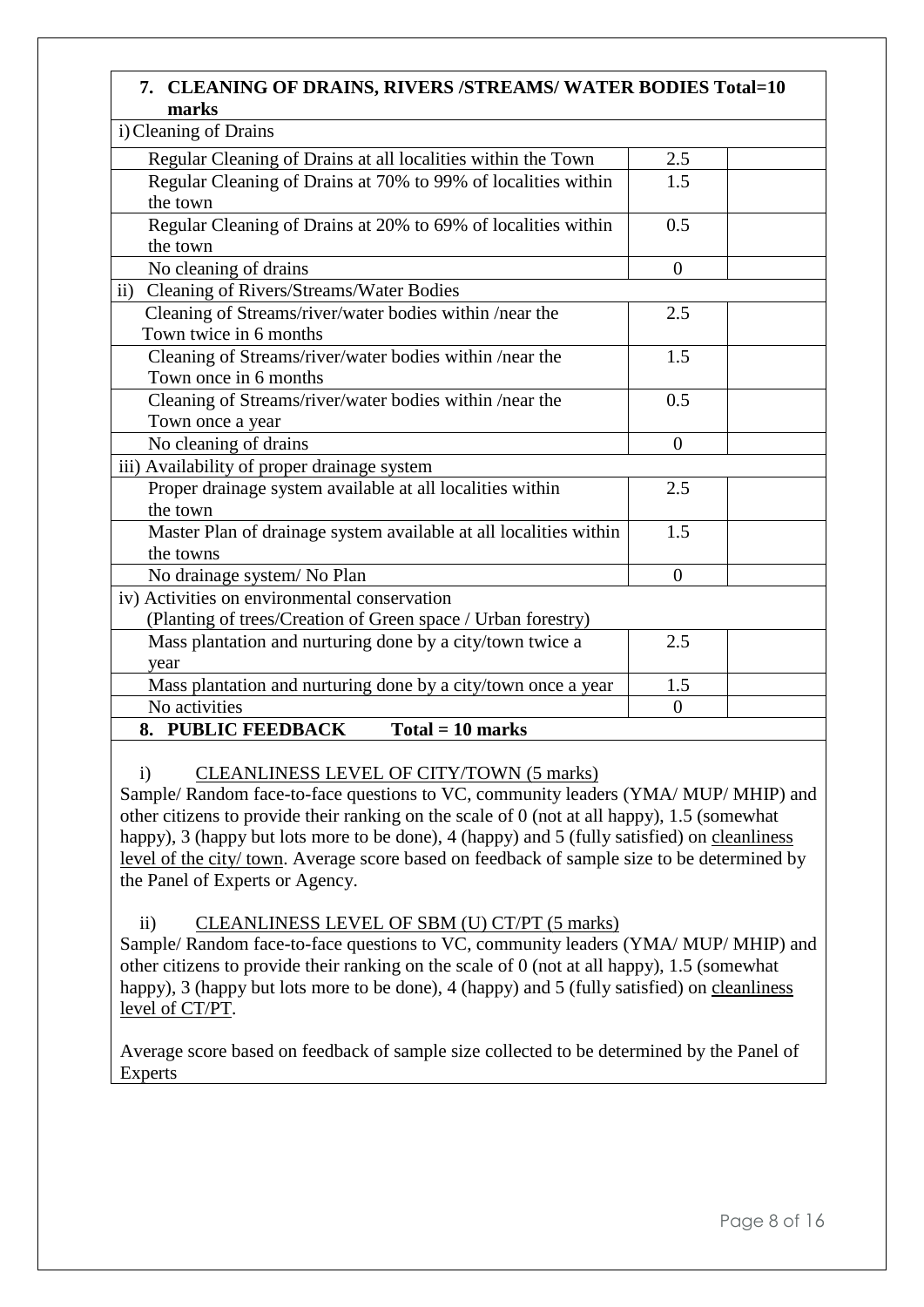| 9. URBAN AESTHETICS & BEAUTIFICATION TOTAL=10 marks                                                                                                                                                                                                                                                                                                                                                         |                       |  |
|-------------------------------------------------------------------------------------------------------------------------------------------------------------------------------------------------------------------------------------------------------------------------------------------------------------------------------------------------------------------------------------------------------------|-----------------------|--|
| i) Street vending Zones/Hawkers zones are well maintained-zero                                                                                                                                                                                                                                                                                                                                              | 5                     |  |
| litter and well organized                                                                                                                                                                                                                                                                                                                                                                                   |                       |  |
| ii) Public walls are free form posters/bills (except Govt. notices)                                                                                                                                                                                                                                                                                                                                         | 3                     |  |
| iii) Special spot/place/selfie point created out of waste materials                                                                                                                                                                                                                                                                                                                                         | $\overline{2}$        |  |
| iv) No action taken                                                                                                                                                                                                                                                                                                                                                                                         | $\theta$              |  |
| <b>10. INNOVATION &amp; BEST PRACTICES</b>                                                                                                                                                                                                                                                                                                                                                                  | <b>TOTAL=10 marks</b> |  |
| Quality of projects submitted under 'Innovation & Best practices' among the areas-<br>Waste management, behaviour change, sustainable sanitation, interventions contributing to<br>improvement in air quality, water conservation, wastewater treatment or reuse of<br>wastewater, Community engagement, Menstrual Waste Management & Care & Support<br>System to families/individuals affected by Covid-19 |                       |  |
| i) Three $(3)$ projects implemented under Innovation & Best<br>practices                                                                                                                                                                                                                                                                                                                                    | 10                    |  |
|                                                                                                                                                                                                                                                                                                                                                                                                             | 7.5                   |  |
| ii) Two (2) projects implemented under Innovation & Best<br>practices                                                                                                                                                                                                                                                                                                                                       |                       |  |
| iii) One $(1)$ project implemented under Innovation & Best                                                                                                                                                                                                                                                                                                                                                  | 5                     |  |
| Practices                                                                                                                                                                                                                                                                                                                                                                                                   |                       |  |
| iv) No Action Taken                                                                                                                                                                                                                                                                                                                                                                                         | $\theta$              |  |
| *Towns are requested to submit with comprehensive documentation with pictures and video clips                                                                                                                                                                                                                                                                                                               |                       |  |
| <b>11. ACTIVITIES ON CITY PROFILE/MIS PORTAL/SS-22 PORTAL/SWACHH</b>                                                                                                                                                                                                                                                                                                                                        |                       |  |
| <b>MANCHH</b>                                                                                                                                                                                                                                                                                                                                                                                               | <b>TOTAL=10 marks</b> |  |
| i) Monthly update done on all 4 with necessary documents                                                                                                                                                                                                                                                                                                                                                    |                       |  |
| (Towns must provide evidence (pictorial/document proof) at the                                                                                                                                                                                                                                                                                                                                              | 10                    |  |
| time of spot-verification)                                                                                                                                                                                                                                                                                                                                                                                  |                       |  |
| ii) Monthly update done on any of the 3 with necessary                                                                                                                                                                                                                                                                                                                                                      | 7                     |  |
| documents                                                                                                                                                                                                                                                                                                                                                                                                   |                       |  |
| iii) Monthly update done on any 2 with necessary documents                                                                                                                                                                                                                                                                                                                                                  | 5                     |  |
| <b>12. RESPONSE ACTION TO COVID-19</b><br><b>TOTAL=10 marks</b>                                                                                                                                                                                                                                                                                                                                             |                       |  |
| i) Are all localities following Government SOP for Covid-19 and<br>penalties/fines imposed on violators of Govt. SOP? (YES/NO)                                                                                                                                                                                                                                                                              | $\overline{2}$        |  |
| ii) Are all sanitation workers provided with full PPE to ensure their<br>safety? (YES/NO)                                                                                                                                                                                                                                                                                                                   | $\overline{2}$        |  |
| iii) Are public/commercial areas regularly sanitized and safety<br>precautions viz social distancing, wearing masks, hand hygiene,<br>respiratory etiquettes strictly followed? (YES/NO)                                                                                                                                                                                                                    | $\overline{2}$        |  |
| iv) Is SOP for Quarantine Waste strictly followed by town during<br>collection, transportation & disposal? (YES/NO)                                                                                                                                                                                                                                                                                         | $\overline{2}$        |  |
| $\dot{v}$ ) Quality of system in place for preparedness to combat Covid-19<br>in case of unforeseen circumstances? (On a scale of $1-10$ )                                                                                                                                                                                                                                                                  | $\overline{2}$        |  |
| *Towns to provide record of fines collected                                                                                                                                                                                                                                                                                                                                                                 |                       |  |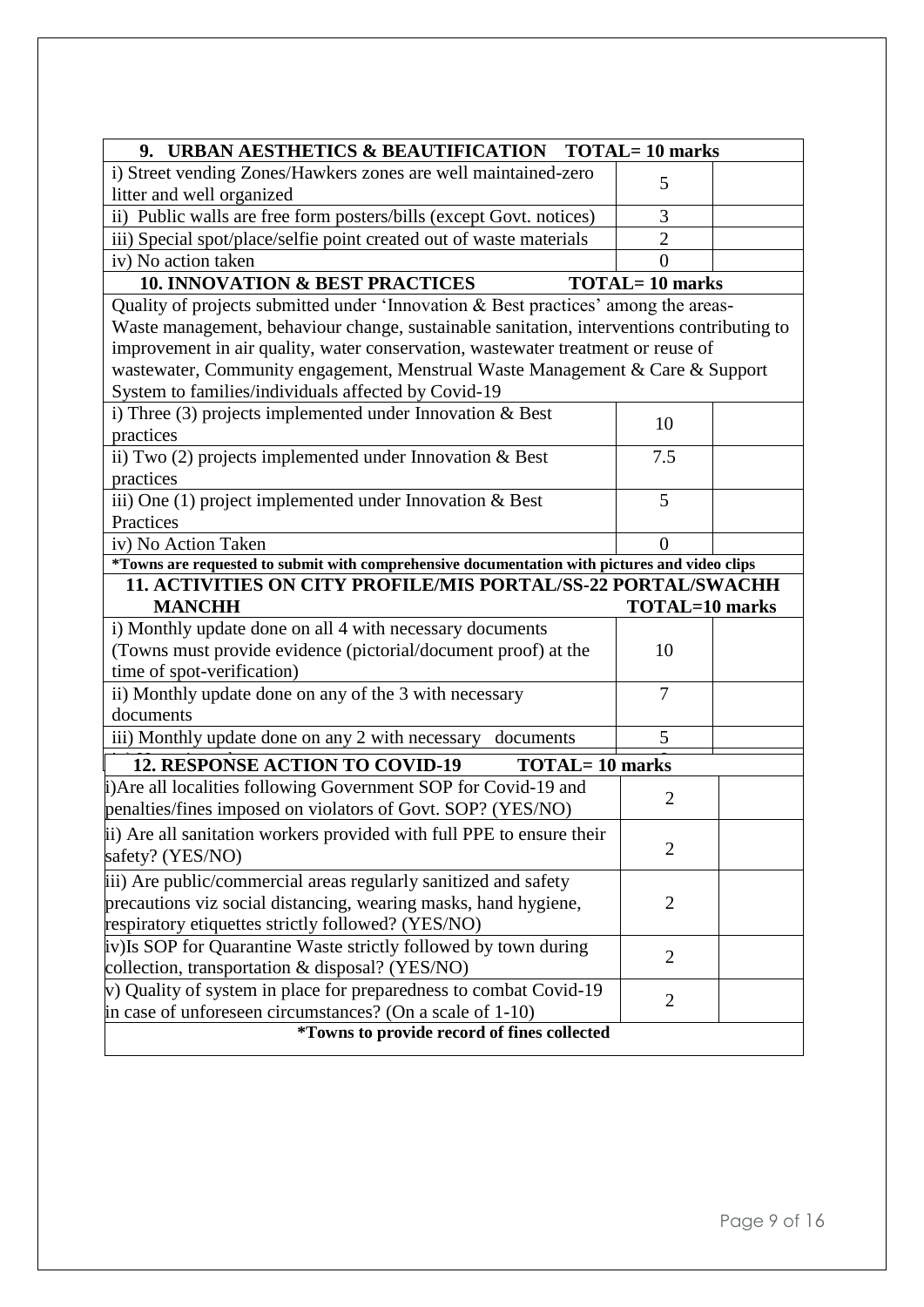| 13. ACTIVITIES ON AKAM & CLEANLINESS WEEK 2021                                      | <b>TOTAL= 15 Marks</b> |  |
|-------------------------------------------------------------------------------------|------------------------|--|
| <b>Activities conducted for AKAM and Cleanliness Week 2021</b>                      | <b>Mark scored</b>     |  |
| i) Excellent (15 marks)                                                             |                        |  |
| ii) Good (10 marks)                                                                 |                        |  |
| iii) Average (5 marks)                                                              |                        |  |
| iv)Neither of the activities conducted (0)                                          |                        |  |
| Towns to submit detailed report on each activity conducted with pictures and videos |                        |  |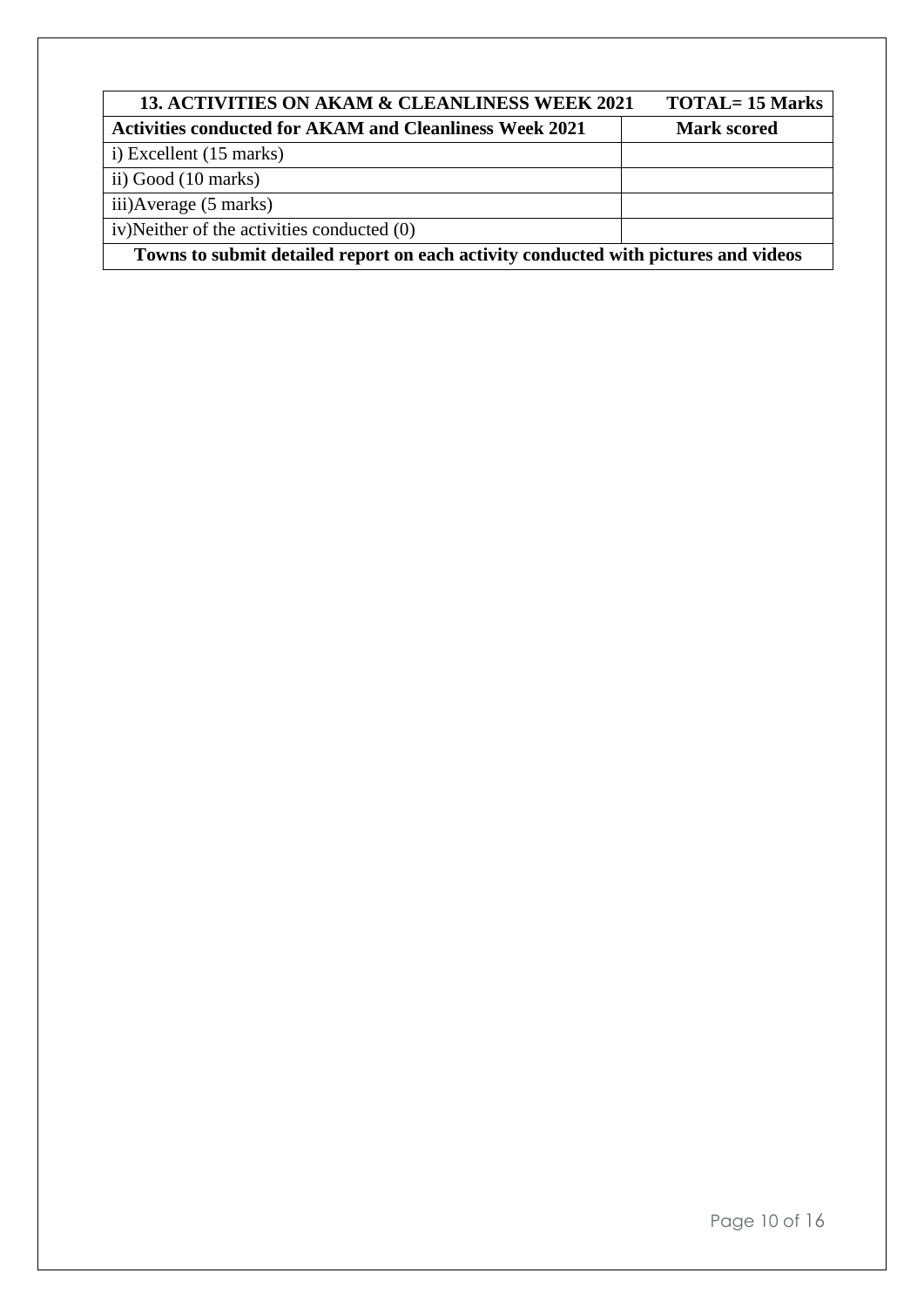## **8. MIZORAM CLEANLINESS COMPETITION 2021- ASSESSMENT FRAMEWORK FOR AIZAWL CITY**

| (Total<br><b>STATUS/</b><br><b>PARAMETERS</b><br>$Mark=150$<br><b>MARKS</b><br>1. MAINTENANCE OF PUBLIC TOILET & URINALS<br><b>TOTAL-5 marks</b><br>i) 90% of PT/ Urinals are kept clean and user friendly and<br>5<br>connected to closed system sewerage, septic tank + soak pit<br>ii)80% of PT/ Urinals are kept clean and user friendly and<br>3<br>connected to closed system sewerage, septic tank + soak pit<br>iii) 50% of PT/ Urinals are kept clean and user friendly and<br>$\mathbf{1}$<br>connected to closed system sewerage, septic tank + soak pit<br>No usable PT/ Urinals<br>$\overline{0}$<br>2. FAECAL SLUDGE MANAGEMENT TOTAL=5 marks<br>i) >90% of households and commercial establishments are<br>5<br>connected to closed system sewerage, septic tank + soak pit<br>ii) 80% of households and commercial establishments are<br>3<br>connected to closed system sewerage, septic tank + soak pit<br>iii) 50% of households and commercial establishments are<br>1<br>connected to closed system sewerage, septic tank + soak pit<br>3. SOLID WASTE MANAGEMENT<br><b>TOTAL=15 marks</b><br>i) All localities are covered by door to door/ solid waste collection system<br>100% of wards/localities<br>2.5<br>70%-99% of wards/localities<br>1.5<br>40% to 69% of wards/localities<br>0.5<br>Below 40%<br>$\overline{0}$<br>ii) Segregation of Dry, Wet & Hazardous waste<br>100% of wards/localities<br>2.5<br>70%-99% of wards/localities<br>1.5<br>40% to 69% of wards/localities<br>0.5<br>Below 40%<br>$\theta$<br>iii) Whether sweeping undertaken twice a day in all commercial/public areas<br>Sweeping in >80% of Commercial/ Public Areas<br>2.5<br>Sweeping in 50-79% of Commercial/ Public Areas<br>1.5<br>Sweeping in 30-49% of Commercial/Public Areas<br>0.5<br>Sweeping in <25% of Commercial/Public Areas<br>$\overline{0}$<br>iv) Availability of litter bins at appropriate places in commercial/public areas<br>100% of coverage of commercial/ public areas<br>2.5<br>with litter bins<br>50-99% coverage of commercial/public areas<br>1.5<br>with litter bins<br>10-49% coverage of commercial areas with litter bins<br>0.5<br>(on both sides if located on a road)<br>Less than 10% coverage of commercial/public<br>$\theta$<br>areas with litter bins<br>v) Disposal of Waste? | <b>MARKS</b> | <b>CURRENT</b> |
|-----------------------------------------------------------------------------------------------------------------------------------------------------------------------------------------------------------------------------------------------------------------------------------------------------------------------------------------------------------------------------------------------------------------------------------------------------------------------------------------------------------------------------------------------------------------------------------------------------------------------------------------------------------------------------------------------------------------------------------------------------------------------------------------------------------------------------------------------------------------------------------------------------------------------------------------------------------------------------------------------------------------------------------------------------------------------------------------------------------------------------------------------------------------------------------------------------------------------------------------------------------------------------------------------------------------------------------------------------------------------------------------------------------------------------------------------------------------------------------------------------------------------------------------------------------------------------------------------------------------------------------------------------------------------------------------------------------------------------------------------------------------------------------------------------------------------------------------------------------------------------------------------------------------------------------------------------------------------------------------------------------------------------------------------------------------------------------------------------------------------------------------------------------------------------------------------------------------------------------------------------------------------------------------------------------------------------------|--------------|----------------|
|                                                                                                                                                                                                                                                                                                                                                                                                                                                                                                                                                                                                                                                                                                                                                                                                                                                                                                                                                                                                                                                                                                                                                                                                                                                                                                                                                                                                                                                                                                                                                                                                                                                                                                                                                                                                                                                                                                                                                                                                                                                                                                                                                                                                                                                                                                                                   |              |                |
|                                                                                                                                                                                                                                                                                                                                                                                                                                                                                                                                                                                                                                                                                                                                                                                                                                                                                                                                                                                                                                                                                                                                                                                                                                                                                                                                                                                                                                                                                                                                                                                                                                                                                                                                                                                                                                                                                                                                                                                                                                                                                                                                                                                                                                                                                                                                   |              |                |
|                                                                                                                                                                                                                                                                                                                                                                                                                                                                                                                                                                                                                                                                                                                                                                                                                                                                                                                                                                                                                                                                                                                                                                                                                                                                                                                                                                                                                                                                                                                                                                                                                                                                                                                                                                                                                                                                                                                                                                                                                                                                                                                                                                                                                                                                                                                                   |              |                |
|                                                                                                                                                                                                                                                                                                                                                                                                                                                                                                                                                                                                                                                                                                                                                                                                                                                                                                                                                                                                                                                                                                                                                                                                                                                                                                                                                                                                                                                                                                                                                                                                                                                                                                                                                                                                                                                                                                                                                                                                                                                                                                                                                                                                                                                                                                                                   |              |                |
|                                                                                                                                                                                                                                                                                                                                                                                                                                                                                                                                                                                                                                                                                                                                                                                                                                                                                                                                                                                                                                                                                                                                                                                                                                                                                                                                                                                                                                                                                                                                                                                                                                                                                                                                                                                                                                                                                                                                                                                                                                                                                                                                                                                                                                                                                                                                   |              |                |
|                                                                                                                                                                                                                                                                                                                                                                                                                                                                                                                                                                                                                                                                                                                                                                                                                                                                                                                                                                                                                                                                                                                                                                                                                                                                                                                                                                                                                                                                                                                                                                                                                                                                                                                                                                                                                                                                                                                                                                                                                                                                                                                                                                                                                                                                                                                                   |              |                |
|                                                                                                                                                                                                                                                                                                                                                                                                                                                                                                                                                                                                                                                                                                                                                                                                                                                                                                                                                                                                                                                                                                                                                                                                                                                                                                                                                                                                                                                                                                                                                                                                                                                                                                                                                                                                                                                                                                                                                                                                                                                                                                                                                                                                                                                                                                                                   |              |                |
|                                                                                                                                                                                                                                                                                                                                                                                                                                                                                                                                                                                                                                                                                                                                                                                                                                                                                                                                                                                                                                                                                                                                                                                                                                                                                                                                                                                                                                                                                                                                                                                                                                                                                                                                                                                                                                                                                                                                                                                                                                                                                                                                                                                                                                                                                                                                   |              |                |
|                                                                                                                                                                                                                                                                                                                                                                                                                                                                                                                                                                                                                                                                                                                                                                                                                                                                                                                                                                                                                                                                                                                                                                                                                                                                                                                                                                                                                                                                                                                                                                                                                                                                                                                                                                                                                                                                                                                                                                                                                                                                                                                                                                                                                                                                                                                                   |              |                |
|                                                                                                                                                                                                                                                                                                                                                                                                                                                                                                                                                                                                                                                                                                                                                                                                                                                                                                                                                                                                                                                                                                                                                                                                                                                                                                                                                                                                                                                                                                                                                                                                                                                                                                                                                                                                                                                                                                                                                                                                                                                                                                                                                                                                                                                                                                                                   |              |                |
|                                                                                                                                                                                                                                                                                                                                                                                                                                                                                                                                                                                                                                                                                                                                                                                                                                                                                                                                                                                                                                                                                                                                                                                                                                                                                                                                                                                                                                                                                                                                                                                                                                                                                                                                                                                                                                                                                                                                                                                                                                                                                                                                                                                                                                                                                                                                   |              |                |
|                                                                                                                                                                                                                                                                                                                                                                                                                                                                                                                                                                                                                                                                                                                                                                                                                                                                                                                                                                                                                                                                                                                                                                                                                                                                                                                                                                                                                                                                                                                                                                                                                                                                                                                                                                                                                                                                                                                                                                                                                                                                                                                                                                                                                                                                                                                                   |              |                |
|                                                                                                                                                                                                                                                                                                                                                                                                                                                                                                                                                                                                                                                                                                                                                                                                                                                                                                                                                                                                                                                                                                                                                                                                                                                                                                                                                                                                                                                                                                                                                                                                                                                                                                                                                                                                                                                                                                                                                                                                                                                                                                                                                                                                                                                                                                                                   |              |                |
|                                                                                                                                                                                                                                                                                                                                                                                                                                                                                                                                                                                                                                                                                                                                                                                                                                                                                                                                                                                                                                                                                                                                                                                                                                                                                                                                                                                                                                                                                                                                                                                                                                                                                                                                                                                                                                                                                                                                                                                                                                                                                                                                                                                                                                                                                                                                   |              |                |
|                                                                                                                                                                                                                                                                                                                                                                                                                                                                                                                                                                                                                                                                                                                                                                                                                                                                                                                                                                                                                                                                                                                                                                                                                                                                                                                                                                                                                                                                                                                                                                                                                                                                                                                                                                                                                                                                                                                                                                                                                                                                                                                                                                                                                                                                                                                                   |              |                |
|                                                                                                                                                                                                                                                                                                                                                                                                                                                                                                                                                                                                                                                                                                                                                                                                                                                                                                                                                                                                                                                                                                                                                                                                                                                                                                                                                                                                                                                                                                                                                                                                                                                                                                                                                                                                                                                                                                                                                                                                                                                                                                                                                                                                                                                                                                                                   |              |                |
|                                                                                                                                                                                                                                                                                                                                                                                                                                                                                                                                                                                                                                                                                                                                                                                                                                                                                                                                                                                                                                                                                                                                                                                                                                                                                                                                                                                                                                                                                                                                                                                                                                                                                                                                                                                                                                                                                                                                                                                                                                                                                                                                                                                                                                                                                                                                   |              |                |
|                                                                                                                                                                                                                                                                                                                                                                                                                                                                                                                                                                                                                                                                                                                                                                                                                                                                                                                                                                                                                                                                                                                                                                                                                                                                                                                                                                                                                                                                                                                                                                                                                                                                                                                                                                                                                                                                                                                                                                                                                                                                                                                                                                                                                                                                                                                                   |              |                |
|                                                                                                                                                                                                                                                                                                                                                                                                                                                                                                                                                                                                                                                                                                                                                                                                                                                                                                                                                                                                                                                                                                                                                                                                                                                                                                                                                                                                                                                                                                                                                                                                                                                                                                                                                                                                                                                                                                                                                                                                                                                                                                                                                                                                                                                                                                                                   |              |                |
|                                                                                                                                                                                                                                                                                                                                                                                                                                                                                                                                                                                                                                                                                                                                                                                                                                                                                                                                                                                                                                                                                                                                                                                                                                                                                                                                                                                                                                                                                                                                                                                                                                                                                                                                                                                                                                                                                                                                                                                                                                                                                                                                                                                                                                                                                                                                   |              |                |
|                                                                                                                                                                                                                                                                                                                                                                                                                                                                                                                                                                                                                                                                                                                                                                                                                                                                                                                                                                                                                                                                                                                                                                                                                                                                                                                                                                                                                                                                                                                                                                                                                                                                                                                                                                                                                                                                                                                                                                                                                                                                                                                                                                                                                                                                                                                                   |              |                |
|                                                                                                                                                                                                                                                                                                                                                                                                                                                                                                                                                                                                                                                                                                                                                                                                                                                                                                                                                                                                                                                                                                                                                                                                                                                                                                                                                                                                                                                                                                                                                                                                                                                                                                                                                                                                                                                                                                                                                                                                                                                                                                                                                                                                                                                                                                                                   |              |                |
|                                                                                                                                                                                                                                                                                                                                                                                                                                                                                                                                                                                                                                                                                                                                                                                                                                                                                                                                                                                                                                                                                                                                                                                                                                                                                                                                                                                                                                                                                                                                                                                                                                                                                                                                                                                                                                                                                                                                                                                                                                                                                                                                                                                                                                                                                                                                   |              |                |
|                                                                                                                                                                                                                                                                                                                                                                                                                                                                                                                                                                                                                                                                                                                                                                                                                                                                                                                                                                                                                                                                                                                                                                                                                                                                                                                                                                                                                                                                                                                                                                                                                                                                                                                                                                                                                                                                                                                                                                                                                                                                                                                                                                                                                                                                                                                                   |              |                |
|                                                                                                                                                                                                                                                                                                                                                                                                                                                                                                                                                                                                                                                                                                                                                                                                                                                                                                                                                                                                                                                                                                                                                                                                                                                                                                                                                                                                                                                                                                                                                                                                                                                                                                                                                                                                                                                                                                                                                                                                                                                                                                                                                                                                                                                                                                                                   |              |                |
|                                                                                                                                                                                                                                                                                                                                                                                                                                                                                                                                                                                                                                                                                                                                                                                                                                                                                                                                                                                                                                                                                                                                                                                                                                                                                                                                                                                                                                                                                                                                                                                                                                                                                                                                                                                                                                                                                                                                                                                                                                                                                                                                                                                                                                                                                                                                   |              |                |
|                                                                                                                                                                                                                                                                                                                                                                                                                                                                                                                                                                                                                                                                                                                                                                                                                                                                                                                                                                                                                                                                                                                                                                                                                                                                                                                                                                                                                                                                                                                                                                                                                                                                                                                                                                                                                                                                                                                                                                                                                                                                                                                                                                                                                                                                                                                                   |              |                |
|                                                                                                                                                                                                                                                                                                                                                                                                                                                                                                                                                                                                                                                                                                                                                                                                                                                                                                                                                                                                                                                                                                                                                                                                                                                                                                                                                                                                                                                                                                                                                                                                                                                                                                                                                                                                                                                                                                                                                                                                                                                                                                                                                                                                                                                                                                                                   |              |                |
|                                                                                                                                                                                                                                                                                                                                                                                                                                                                                                                                                                                                                                                                                                                                                                                                                                                                                                                                                                                                                                                                                                                                                                                                                                                                                                                                                                                                                                                                                                                                                                                                                                                                                                                                                                                                                                                                                                                                                                                                                                                                                                                                                                                                                                                                                                                                   |              |                |
|                                                                                                                                                                                                                                                                                                                                                                                                                                                                                                                                                                                                                                                                                                                                                                                                                                                                                                                                                                                                                                                                                                                                                                                                                                                                                                                                                                                                                                                                                                                                                                                                                                                                                                                                                                                                                                                                                                                                                                                                                                                                                                                                                                                                                                                                                                                                   |              |                |
|                                                                                                                                                                                                                                                                                                                                                                                                                                                                                                                                                                                                                                                                                                                                                                                                                                                                                                                                                                                                                                                                                                                                                                                                                                                                                                                                                                                                                                                                                                                                                                                                                                                                                                                                                                                                                                                                                                                                                                                                                                                                                                                                                                                                                                                                                                                                   |              |                |
|                                                                                                                                                                                                                                                                                                                                                                                                                                                                                                                                                                                                                                                                                                                                                                                                                                                                                                                                                                                                                                                                                                                                                                                                                                                                                                                                                                                                                                                                                                                                                                                                                                                                                                                                                                                                                                                                                                                                                                                                                                                                                                                                                                                                                                                                                                                                   |              |                |
|                                                                                                                                                                                                                                                                                                                                                                                                                                                                                                                                                                                                                                                                                                                                                                                                                                                                                                                                                                                                                                                                                                                                                                                                                                                                                                                                                                                                                                                                                                                                                                                                                                                                                                                                                                                                                                                                                                                                                                                                                                                                                                                                                                                                                                                                                                                                   |              |                |
|                                                                                                                                                                                                                                                                                                                                                                                                                                                                                                                                                                                                                                                                                                                                                                                                                                                                                                                                                                                                                                                                                                                                                                                                                                                                                                                                                                                                                                                                                                                                                                                                                                                                                                                                                                                                                                                                                                                                                                                                                                                                                                                                                                                                                                                                                                                                   |              |                |
|                                                                                                                                                                                                                                                                                                                                                                                                                                                                                                                                                                                                                                                                                                                                                                                                                                                                                                                                                                                                                                                                                                                                                                                                                                                                                                                                                                                                                                                                                                                                                                                                                                                                                                                                                                                                                                                                                                                                                                                                                                                                                                                                                                                                                                                                                                                                   |              |                |
|                                                                                                                                                                                                                                                                                                                                                                                                                                                                                                                                                                                                                                                                                                                                                                                                                                                                                                                                                                                                                                                                                                                                                                                                                                                                                                                                                                                                                                                                                                                                                                                                                                                                                                                                                                                                                                                                                                                                                                                                                                                                                                                                                                                                                                                                                                                                   |              |                |
|                                                                                                                                                                                                                                                                                                                                                                                                                                                                                                                                                                                                                                                                                                                                                                                                                                                                                                                                                                                                                                                                                                                                                                                                                                                                                                                                                                                                                                                                                                                                                                                                                                                                                                                                                                                                                                                                                                                                                                                                                                                                                                                                                                                                                                                                                                                                   |              |                |
|                                                                                                                                                                                                                                                                                                                                                                                                                                                                                                                                                                                                                                                                                                                                                                                                                                                                                                                                                                                                                                                                                                                                                                                                                                                                                                                                                                                                                                                                                                                                                                                                                                                                                                                                                                                                                                                                                                                                                                                                                                                                                                                                                                                                                                                                                                                                   |              |                |
|                                                                                                                                                                                                                                                                                                                                                                                                                                                                                                                                                                                                                                                                                                                                                                                                                                                                                                                                                                                                                                                                                                                                                                                                                                                                                                                                                                                                                                                                                                                                                                                                                                                                                                                                                                                                                                                                                                                                                                                                                                                                                                                                                                                                                                                                                                                                   |              |                |
|                                                                                                                                                                                                                                                                                                                                                                                                                                                                                                                                                                                                                                                                                                                                                                                                                                                                                                                                                                                                                                                                                                                                                                                                                                                                                                                                                                                                                                                                                                                                                                                                                                                                                                                                                                                                                                                                                                                                                                                                                                                                                                                                                                                                                                                                                                                                   |              |                |
|                                                                                                                                                                                                                                                                                                                                                                                                                                                                                                                                                                                                                                                                                                                                                                                                                                                                                                                                                                                                                                                                                                                                                                                                                                                                                                                                                                                                                                                                                                                                                                                                                                                                                                                                                                                                                                                                                                                                                                                                                                                                                                                                                                                                                                                                                                                                   |              |                |
|                                                                                                                                                                                                                                                                                                                                                                                                                                                                                                                                                                                                                                                                                                                                                                                                                                                                                                                                                                                                                                                                                                                                                                                                                                                                                                                                                                                                                                                                                                                                                                                                                                                                                                                                                                                                                                                                                                                                                                                                                                                                                                                                                                                                                                                                                                                                   |              |                |
|                                                                                                                                                                                                                                                                                                                                                                                                                                                                                                                                                                                                                                                                                                                                                                                                                                                                                                                                                                                                                                                                                                                                                                                                                                                                                                                                                                                                                                                                                                                                                                                                                                                                                                                                                                                                                                                                                                                                                                                                                                                                                                                                                                                                                                                                                                                                   |              |                |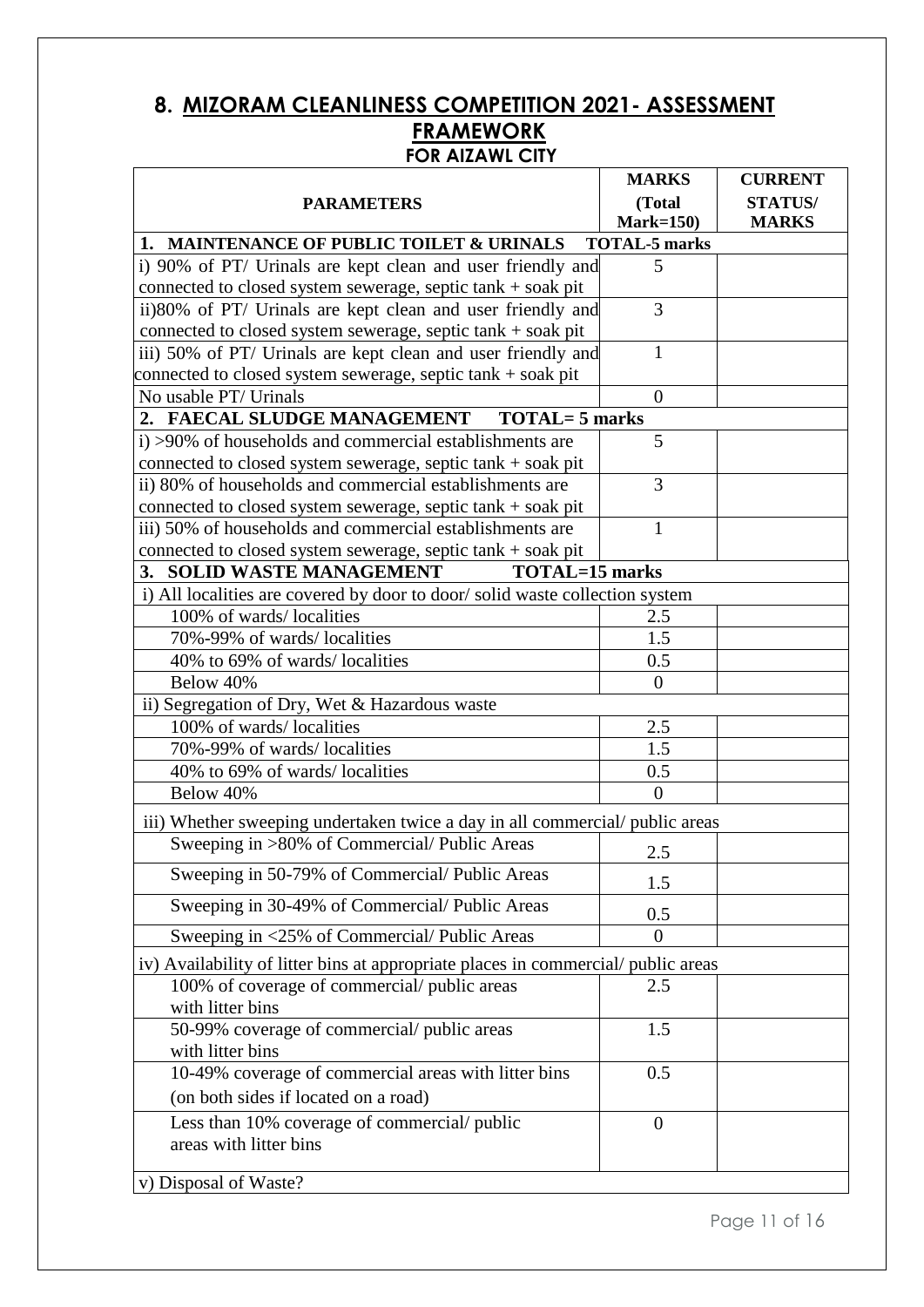| Scientific treatment of waste (compost plant,                      | 2.5       |  |
|--------------------------------------------------------------------|-----------|--|
| landfill etc.) available                                           |           |  |
| Proper dumping ground available                                    | 1.5       |  |
| Agreement signed for construction of plant/                        | 0.5       |  |
| land identified                                                    |           |  |
| No Action taken yet                                                |           |  |
| vi) Percentage of wet waste processed in Vermi-Compost Plant (VCP) |           |  |
| % of wet waste collected and processed in VCP (>80%)               | 2.5       |  |
|                                                                    |           |  |
| % of wet waste collected and processed in VCP (between 50-         | 1.5       |  |
| 80%)                                                               |           |  |
| % of wet waste collected and processed in VCP (less than           | 0.5       |  |
| 50)                                                                |           |  |
| No amount of waste processed in VCP                                | $\bigcap$ |  |

| 5                                                                                                                                                            |  |
|--------------------------------------------------------------------------------------------------------------------------------------------------------------|--|
| 3                                                                                                                                                            |  |
| 0.5                                                                                                                                                          |  |
| $\theta$                                                                                                                                                     |  |
| *Wards must avoid using plastic for IEC campaign                                                                                                             |  |
| ii) Community Awareness Campaigns on Waste Segregation through PA System/Media                                                                               |  |
|                                                                                                                                                              |  |
| 3                                                                                                                                                            |  |
| 1                                                                                                                                                            |  |
| 0.5                                                                                                                                                          |  |
| iii) Promotion and awareness on on-site wet waste processing (home composting)                                                                               |  |
| $\overline{2}$                                                                                                                                               |  |
|                                                                                                                                                              |  |
| $\mathbf{1}$                                                                                                                                                 |  |
| $\overline{0}$                                                                                                                                               |  |
| *Wards are advised to create WhatsApp Group with one active ULB staff and Local Council<br>Members for awareness and support on on-site wet waste processing |  |
|                                                                                                                                                              |  |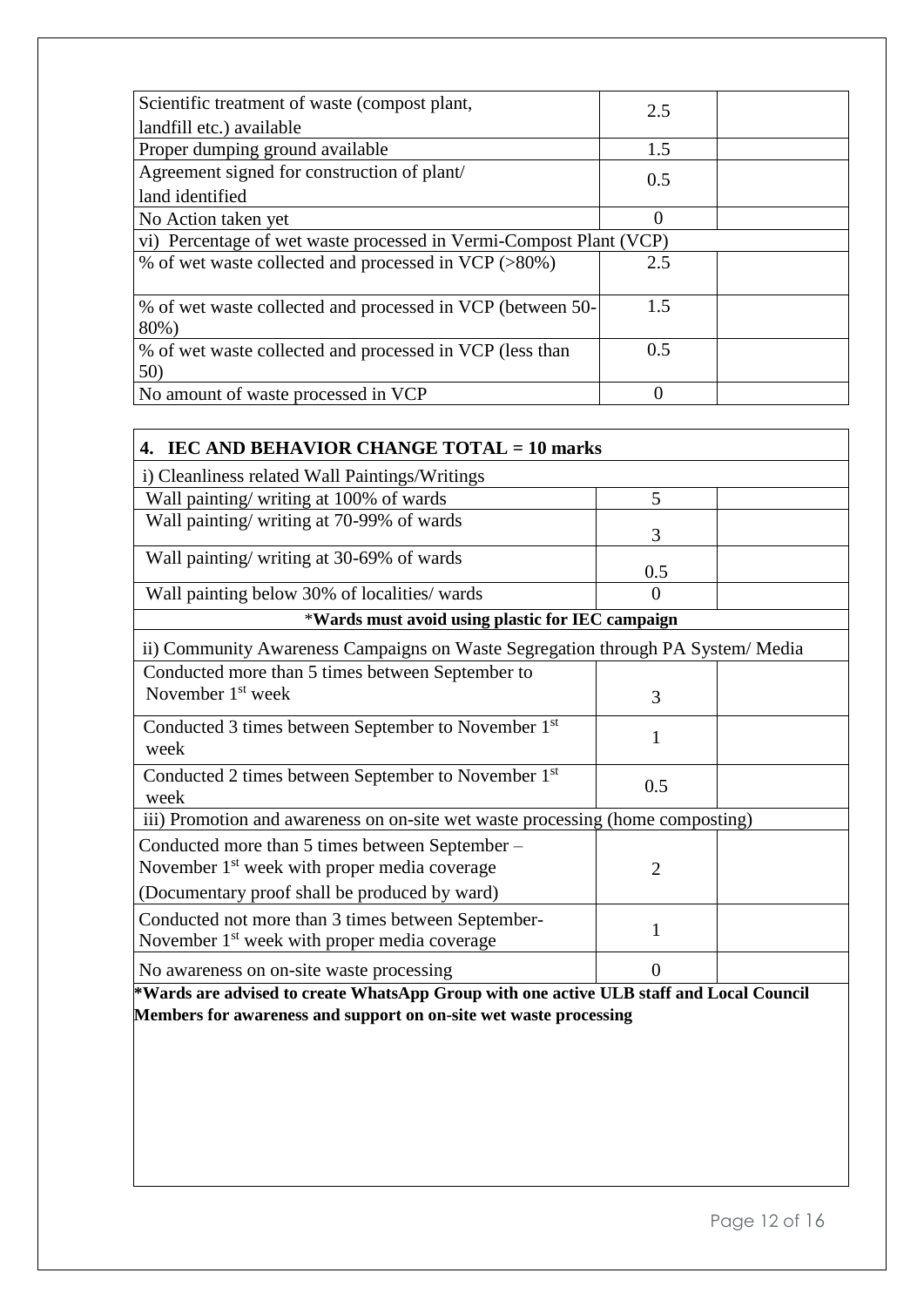| 5.<br><b>COMMUNITY PARTICIPATION TOTAL=15marks</b>                                                                                          |                |  |
|---------------------------------------------------------------------------------------------------------------------------------------------|----------------|--|
| i) Sanitation Committee (Ward/Locality Level)                                                                                               |                |  |
| Sanitation Committee existing/constituted at Ward Level<br>and all localities level)                                                        | 5              |  |
| Sanitation Committee existing/constituted at Ward Level<br>and some locality level                                                          | 3              |  |
| Sanitation Committee existing/constituted at Ward Level/<br>Locality Level only                                                             | 1              |  |
| Sanitation Committee not existing/constituted                                                                                               | $\overline{0}$ |  |
| ii) Community voluntary work                                                                                                                |                |  |
| Conducted community work (hnatlang)<br>3<br>times<br>covering all localities in the ward during Cleanliness<br>Competition 2021             | 5              |  |
| Conducted community work (hnatlang) 2 times covering<br>all localities in the ward during Cleanliness Competition<br>2021                   | 3              |  |
| Conducted community work (hnatlang) 1 time covering<br>all localities in the ward during Cleanliness Competition<br>2021                    | 1              |  |
| Not conducted                                                                                                                               | $\Omega$       |  |
| *Wards to provide picture and video documentation<br>iii) Promotion of Mizoram Cleanliness Competition 2021 in hoardings/posters/commercial |                |  |
| vehicles<br>Promotion of Mizoram Khawpui Fai Intihsiakna 2021 at<br>all localities within the ward                                          | 5              |  |
| Promotion of Mizoram Khawpui Fai Intihsiakna<br>2021 at 80% of localities within the ward                                                   | 3              |  |
| Promotion of Mizoram Khawpui Fai Intihsiakna<br>2021 at 60% of localities within the ward                                                   | $\mathbf 1$    |  |
| No promotion at all                                                                                                                         | U              |  |
| *Wards are advised to avoid using unrecyclable plastic for IEC campaign                                                                     |                |  |
| <b>ENGAGEMENT OF CITIZENS TOTAL=15 marks</b><br>6.                                                                                          |                |  |
| i) Whether Competition is organized within the Ward on the following? (15 marks)                                                            |                |  |
| Schools                                                                                                                                     |                |  |
| <b>Hospitals Healthcare Facilities</b>                                                                                                      |                |  |
| RWA/Mohallas/Localities                                                                                                                     |                |  |
| CT/PT                                                                                                                                       |                |  |
| <b>Market Association</b>                                                                                                                   |                |  |
| Swachh Rankings conducted on all 5                                                                                                          | 15             |  |
| Swachh Rankings conducted on any 3                                                                                                          | 10             |  |
| Swachh Rankings conducted on any2                                                                                                           | 5              |  |
| No Rankings conducted                                                                                                                       | $\overline{0}$ |  |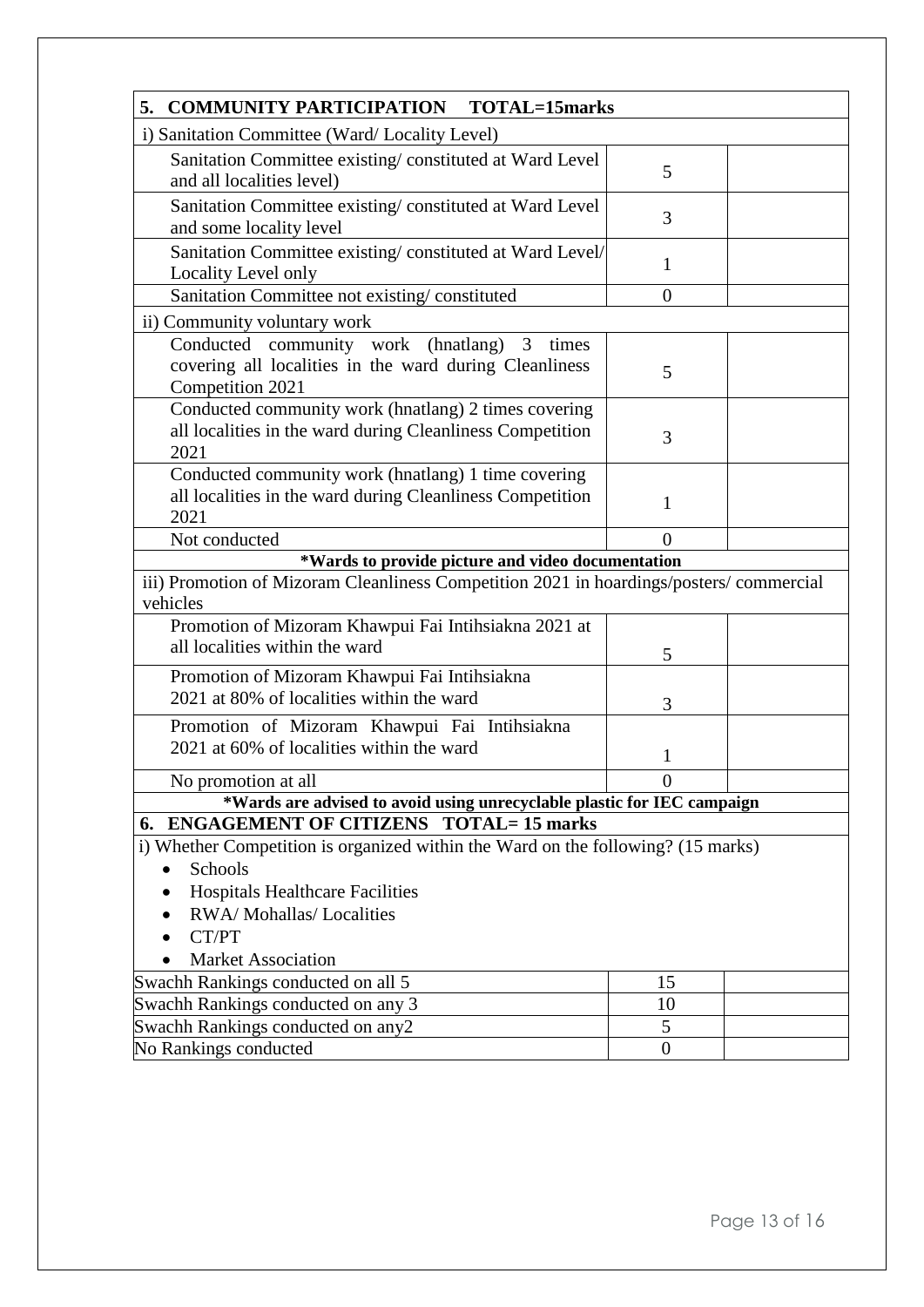#### **7. DRAINS, RIVERS/STREAMS/WATER BODIES & ENVIRONMENTAL CONSERVATION TOTAL=10 marks**

| i) Cleaning of Drains                                               |                |
|---------------------------------------------------------------------|----------------|
| Regular Cleaning of Drains at all localities within the ward        | 2.5            |
| Regular Cleaning of Drains at 70% to 99% of localities within       | 1.5            |
| the ward                                                            |                |
| Regular Cleaning of Drains at 20% to 69% of localities within       | 0.5            |
| the ward                                                            |                |
| No cleaning of drains                                               | $\overline{0}$ |
| ii) Cleaning of Rivers/Streams/Water bodies                         |                |
| Cleaning of Streams/river within the ward twice during              | 2.5            |
| <b>Cleanliness Competition 2021</b>                                 |                |
| Cleaning of Streams/river within the ward once during               | $\overline{2}$ |
| <b>Cleanliness Competition 2021</b>                                 |                |
| No cleaning of drains                                               | $\overline{0}$ |
| iii) Availability of proper drainage system                         |                |
| 80% of localities with proper drainage system                       | 2.5            |
| 70% of localities with proper drainage system                       | 1.5            |
| Less than 50%                                                       | $\overline{0}$ |
| iv) Activities on environmental conservation                        |                |
| (Planting of trees/Creation of Green space / Urban forestry)        |                |
| Mass plantation and nurturing done twice during Cleanliness         | 2.5            |
| Competition 2021                                                    |                |
| Mass plantation and nurturing done once during Cleanliness          | 1.5            |
| Competition 2021                                                    |                |
| No activities                                                       | $\theta$       |
| <b>PUBLIC FEEDBACK</b><br>$\textbf{TOTAL} = 10 \text{ marks}$<br>8. |                |

#### i) CLEANLINESS LEVEL OF CITY/TOWN (5 marks)

Sample/ Random face-to-face questions to LC, community leaders (YMA/ MUP/ MHIP) and other citizens to provide their ranking on the scale of 0 (not at all happy), 1.5 (somewhat happy), 3 (happy but lots more to be done), 4 (happy) and 5 (fully satisfied) on cleanliness level of the city/ town. Average score based on feedback of sample size to be determined by the Panel of Experts or Agency.

#### ii) CLEANLINESS LEVEL OF SBM (U) CT/PT (5 marks)

Sample/ Random face-to-face questions to LC, community leaders (YMA/ MUP/ MHIP) and other citizens to provide their ranking on the scale of 0 (not at all happy), 1.5 (somewhat happy), 3 (happy but lots more to be done), 4 (happy) and 5 (fully satisfied) on cleanliness level of CT/PT.

Average score based on feedback of sample size collected to be determined by the Panel of Experts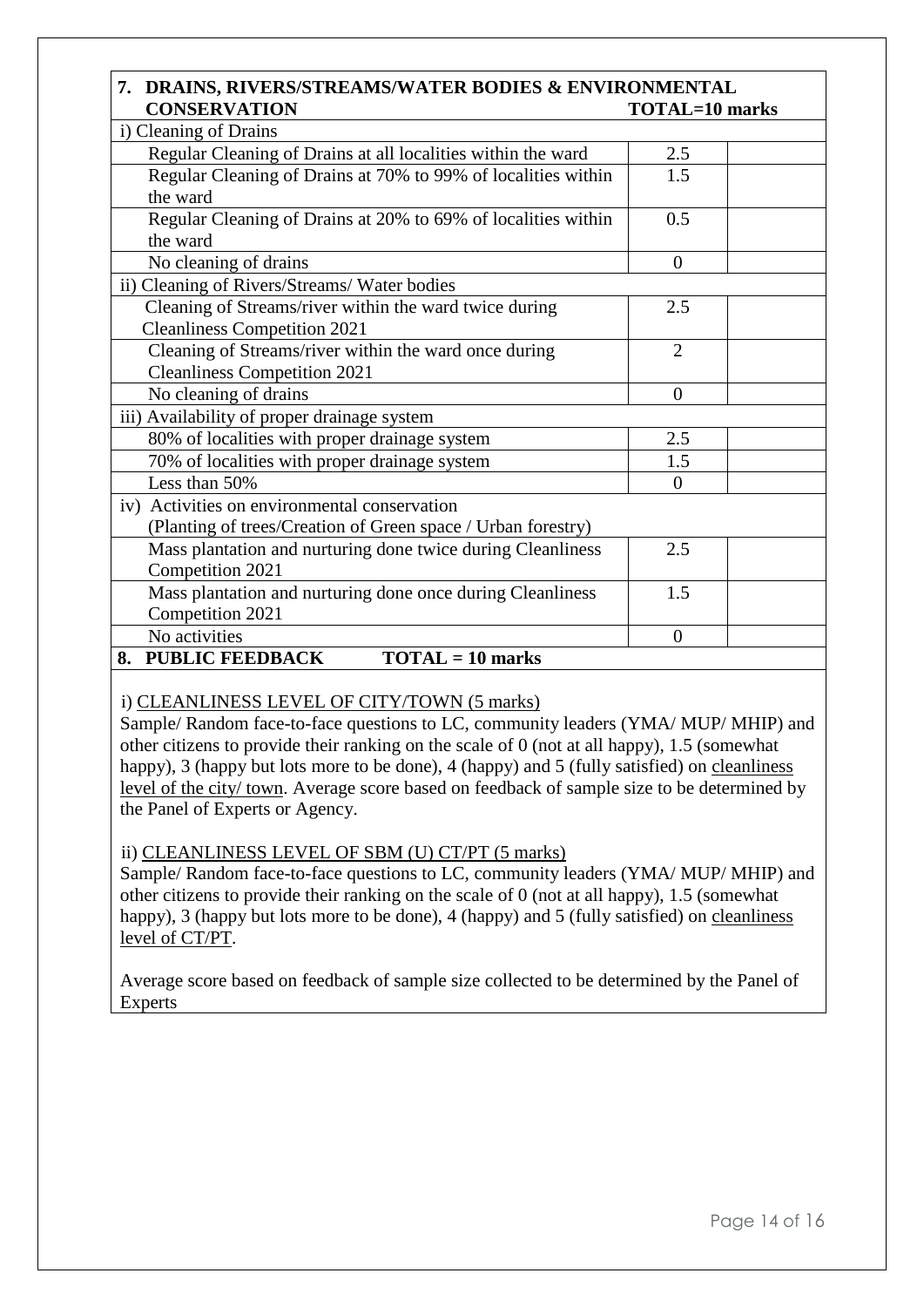| 9. URBAN AESTHETICS & BEAUTIFICATION TOTAL=10 marks                                                     |                |  |
|---------------------------------------------------------------------------------------------------------|----------------|--|
| i) Street vending Zones/Hawkers zones are well maintained-zero                                          |                |  |
| litter and well organized                                                                               | 5              |  |
| ii) Public walls are free form posters/bills (except Govt. notices)                                     | 3              |  |
| iii) Special spot/place/selfie point created out of waste materials                                     | $\overline{2}$ |  |
| iv) No action taken                                                                                     | $\theta$       |  |
| 10. INNOVATION & BEST PRACTICES TOTAL= 10 marks                                                         |                |  |
| Take up projects under 'Innovation & Best practices' among the areas-                                   |                |  |
| Waste management, behaviour change, sustainable sanitation, interventions contributing to               |                |  |
| improvement in air quality, water conservation, wastewater treatment or reuse of                        |                |  |
| wastewater, Community engagement, Menstrual Waste Management & Care & Support                           |                |  |
| System to families/individuals affected by Covid-19                                                     |                |  |
| i) Three (3) projects implemented under Innovation $& Best$                                             | 10             |  |
| practices                                                                                               |                |  |
| ii) Two $(2)$ projects implemented under Innovation & Best                                              | 7.5            |  |
| practices                                                                                               |                |  |
| iii) One (1) project implemented under Innovation & Best                                                | 5              |  |
| Practices                                                                                               |                |  |
| iv) No Action Taken                                                                                     | $\Omega$       |  |
| *Report to be submitted with comprehensive documentation with pictures and video clips                  |                |  |
| 11. INITIATIVES TAKEN TO REDUCE WASTE GENERATION (3R Principles)-                                       |                |  |
| Reuse of old cloths, Promoting cloth Bags, Bench from Scrap, Waste to Art etc.<br><b>TOTAL=10 marks</b> |                |  |
| i) At least 3 initiatives taken                                                                         | 10             |  |
| ii) At least 2 initiatives taken                                                                        | 7              |  |
| iii) 1 initiative taken                                                                                 | 5              |  |
| iv) No action taken                                                                                     | $\theta$       |  |
| 12. BAN ON USE, SALE AND STORAGE OF SINGLE USE PLASTICS                                                 |                |  |
| TOTAL=25 marks                                                                                          |                |  |
| i) SUP ban notified and enforced in all localities and fine                                             |                |  |
| collected?                                                                                              | 25             |  |
| ii) Only ban notified                                                                                   | 10             |  |
|                                                                                                         |                |  |
| 13. RESPONSE ACTION TO COVID-19<br><b>TOTAL=10 marks</b>                                                |                |  |
| i) Are all localities following Government SOP for Covid-19 and                                         | $\overline{2}$ |  |
| penalties/fines imposed on violators of Govt. SOP? (YES/NO)                                             |                |  |
| ii) Are all sanitation workers provided with full PPE to ensure their                                   | $\overline{2}$ |  |
| safety? (YES/NO)                                                                                        |                |  |
| iii) Are public/commercial areas regularly sanitized and safety                                         |                |  |
| precautions viz social distancing, wearing masks, hand hygiene,                                         | $\overline{2}$ |  |
| respiratory etiquettes strictly followed? (YES/NO)                                                      |                |  |
| iv) Is SOP for Quarantine Waste strictly followed by town during                                        | $\overline{2}$ |  |
| collection, transportation & disposal? (YES/NO)                                                         |                |  |
| v) Quality of system in place for preparedness to combat Covid-19                                       | $\overline{2}$ |  |
| in case of unforeseen circumstances? (On a scale of 1-10)                                               |                |  |
| *Wards to provide record of fines collected                                                             |                |  |